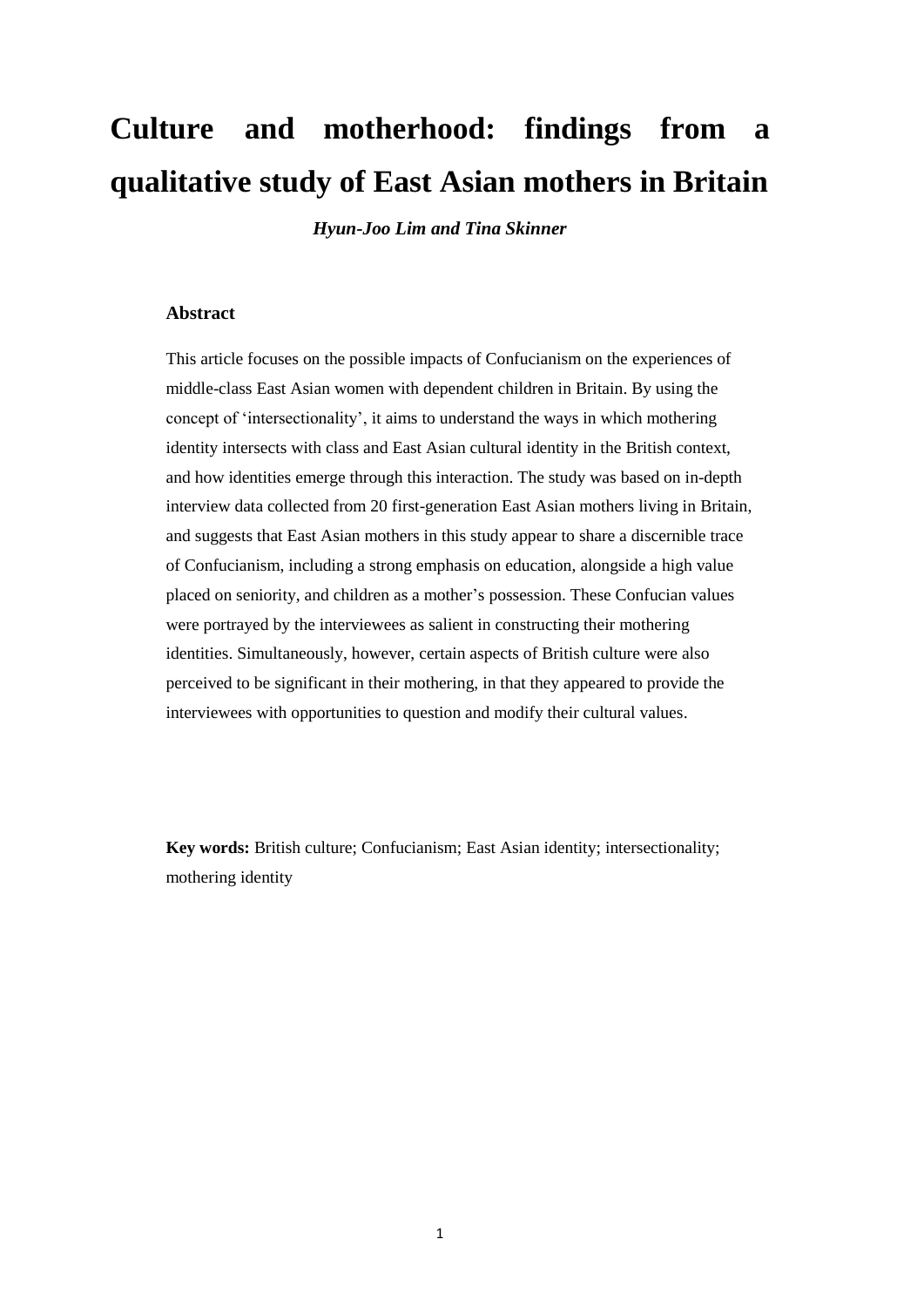## **Introduction**

There are a large number of publications exploring the mothering experiences of women in Britain (e.g. Bailey 2000; Vincent *et al*. 2004). However, there is a limited amount of literature on the experiences of ethnic minority women residing in Britain, particularly those of mothers with East Asian heritage. Several studies have been conducted regarding the lives of East Asian women living in East Asian countries (Chan 2008; Hirao 2001). Though these make a significant contribution towards gaining an insight into these groups of women, they are limited in providing direct contextual information on the experiences of East Asian mothers in Britain.

Dale, Lindley and Dex (2006), drawing on their examination of the British Quarterly Labour Force Survey (QLFS), suggest that the notions of mothering and its subsequent impact on women's employment patterns differ, contingent upon their ethnic origins. Whilst this research has made a significant contribution to highlighting the importance of ethnicity in individual women's experiences of mothering, it has not investigated deeply the lived experiences and perceptions of ethnic minority women. Indeed, the examination of official survey data has resulted in the exclusion of certain ethnic minority groups of women, such as Japanese and Korean, who are not officially categorised in British ethnic groups.

In order to fill in the gap in existing literature, this paper aims to present findings from 20 interviews with middle-class East Asian women from China, Hong Kong, South Korea and Japan; countries that have been heavily influenced by Confucianism. The teachings of Confucianism has spread to these East Asian countries since the territorial and cultural expansion of the Han dynasty between 206 BCE and 220 CE and had a substantial impact on their cultural formation. As a result, whilst East Asian countries are divergent in economic and political terms (Ebrey *et al.* 2006), they have historically shared cultural similarities (Yi and Nauck 2006). This paper explores similarities and differences in mothering among first generation East Asian mothers in Britain.

In order to analyse the experiences of women with East Asian heritage the concept of intersectionality is employed. Rather than seeing different social categories, such as gender and ethnicity, as additive, intersectionality places emphasis on the interaction between various social identities and the ways in which this process produces qualitatively different effects. Drawing on this, our data suggests that the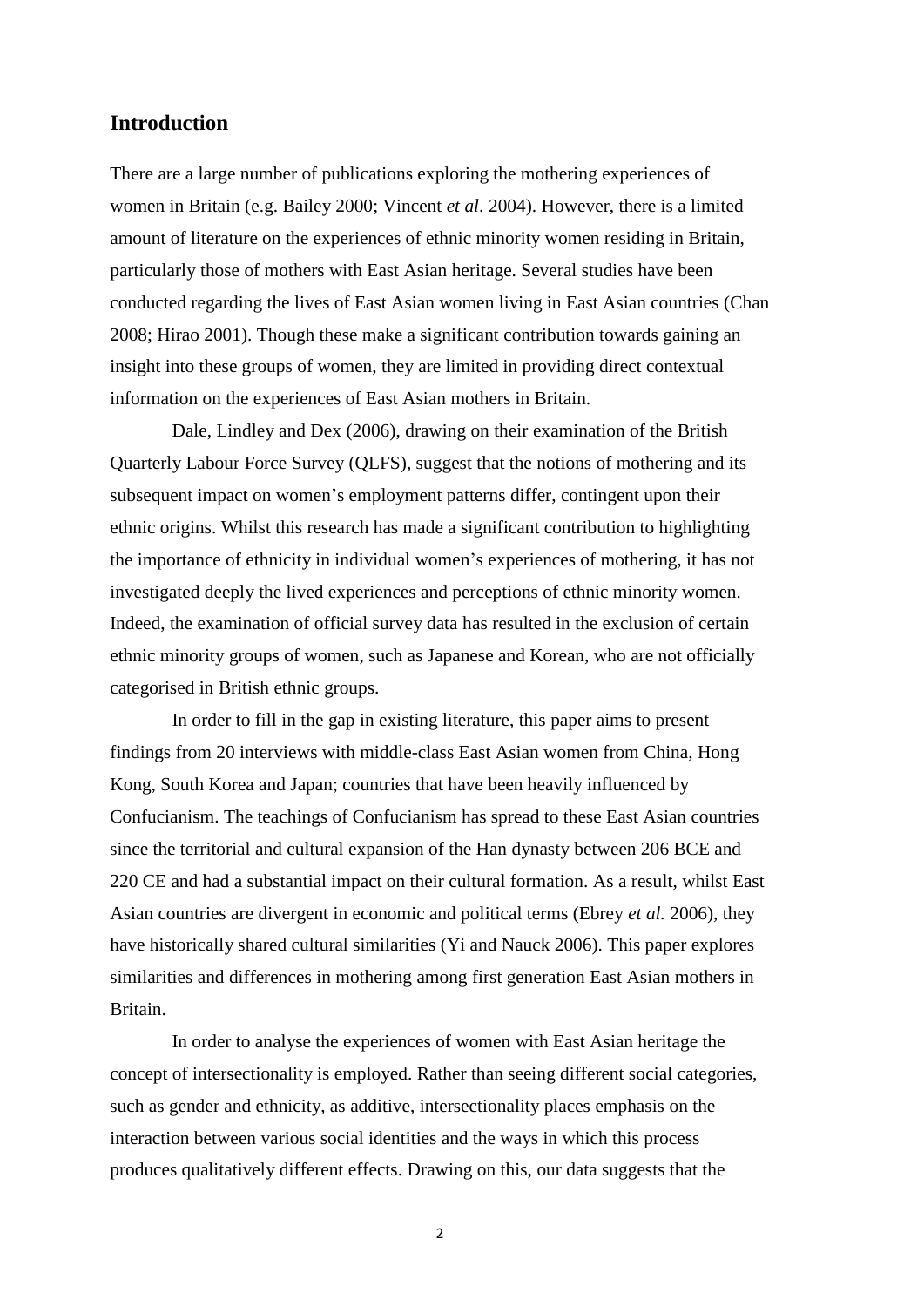interplay of mothering with similar ethnic and class positions produced similar experiences that East Asian mothers in Britain perceive to be unique, and which they distinguish from the majority of white British mothers as well as mothers still living in East Asian countries.

## **Confucianism and its continuing impact on East Asian women's lives**

Confucianism refers to the ancient Chinese tradition, which supports the belief that a 'natural' hierarchy is the fundamental means to achieve all human relationships and generate harmony to all of society (Oldstone-Moore 2003: 9). The most significant relationships in Confucian teachings are those between parents and child. Filial piety is considered to be the lynchpin of Confucian virtue (Keum 2003). It requires parents to provide a child with education, care, and moral formation while a child has an obligation to be obedient and respect their parents (Lau 1979). A husband and wife also have a duty to look after each other, with the husband taking the role of provider and the wife taking responsibility for the household. Alongside these principles, Confucian ideals include a high value placed on seniority (Sung 2003) and dedication to education (Chen 1986). According to Inoguchi and Shin (2009:184), Confucian principles give primacy to 'family and community over the individual, discipline and hierarchy over freedom and equality, and consensus and harmony over diversity and conflict'.

Although some evidence suggests that the impact of these Confucian values on East Asian countries is weakening (Brinton *et al*. 1995; Wu 2007), a number of studies have demonstrated that Confucian beliefs continue to be highly influential in the everyday lives of people living in East Asian countries, particularly women with dependent children (e.g. Chan 2008; Sung 2003). For example, Sung's (2003) research on the impact of Confucian conventions on married women's experiences of combining employment and care in South Korea confirmed the pervasive impact of the Confucian legacy on the lived experiences of many working mothers in this country: employed mothers received little help from their husbands in childcare and thus half of them relied on either their mothers or mothers-in-law. Drawing on her data, Sung (ibid.) asserted that, despite a recent increase in women's economic activities, Korean women's lives are still strongly shaped by traditional Confucian values, such as gendered norms. Similarly, Chan (2008), based on her study of motherhood ideals and practices in Hong Kong, suggests that mothers are considered to have a major responsibility for childcare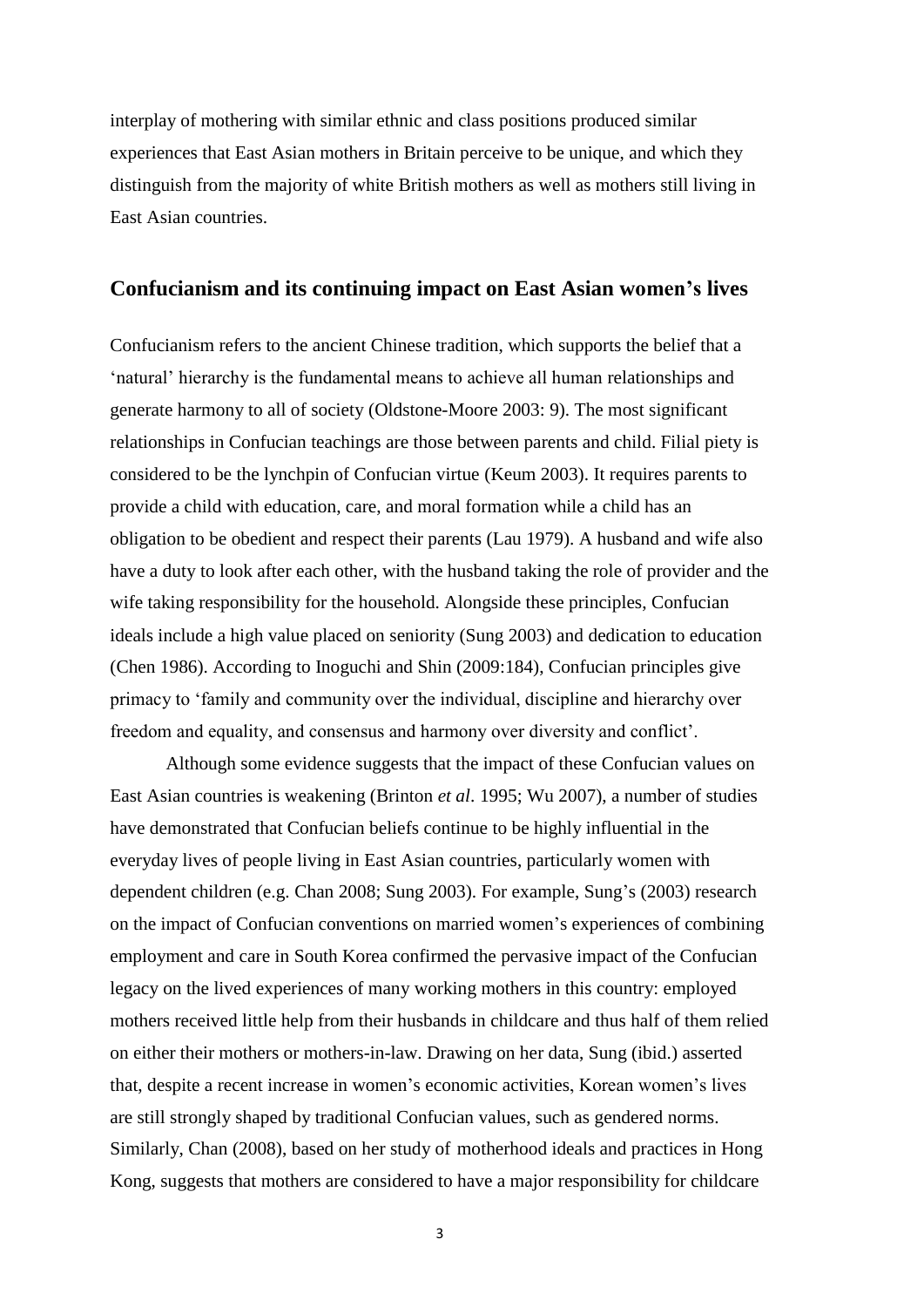and their children's academic achievement in Hong Kong where strong emphasis is placed on education. Hirao (2001), drawing on her research on the impact of educational demands on the construction of motherhood ideology in Japan, points out the immense level of expectations put on mothers to provide excellent education for their children. Based on the above, it can be suggested that Confucianism appears to have a critical impact on individual women's lives in East Asian countries. However, there remains a question regarding how Confucian values and norms are perceived to affect East Asian women in socio-cultural contexts outside East Asian countries.

#### **Conceptualising culture**

As can be seen from the above, cultural values play a vital role in shaping the experiences of women with children. Williams (1981) suggests that cultural practice guides individuals to behave in a certain way, which enables the maintenance of social order in a given society. For Williams (ibid.: 13) culture is seen as 'the signifying system' through which cultural norms and values are transmitted and regenerated. In this sense, whilst the experiences of mothering are individual and subjective, they are simultaneously drawn from a 'common culture of motherhood' available to women in a particular social and cultural context (Thomson *et al*. 2011: 8). Miller (2005: 29) proposes that women's experiences of mothering are shaped by what Jordan (1993) calls 'authoritative knowledge' developed within a particular social environment. Drawing on her narrative study of mothering in Western and Eastern societies, Miller goes on to say that divergent modes of 'authoritative knowledge' exist in different cultures (e.g. UK and Bangladeshi). According to Miller (2005), women's understandings around mothering are heterogeneous, depending on their cultural positioning.

While maintaining the importance of shared culture in constructing the identity of migrant individuals, Hall (1990) proposes that we should not fall into cultural essentialism by treating culture as something fixed or unchangeable. Hall (1990: 226) suggests that cultural identities of migrant individuals are not solidly attached to their past although they may continue to retain a tie with their homeland through 'memory, fantasy, narrative and myth'. Instead, he argues that their identities should be regarded as constantly produced and reproduced through diversity within new cultural settings. In this sense, the notion of hybridity may offer a useful medium to examine the identity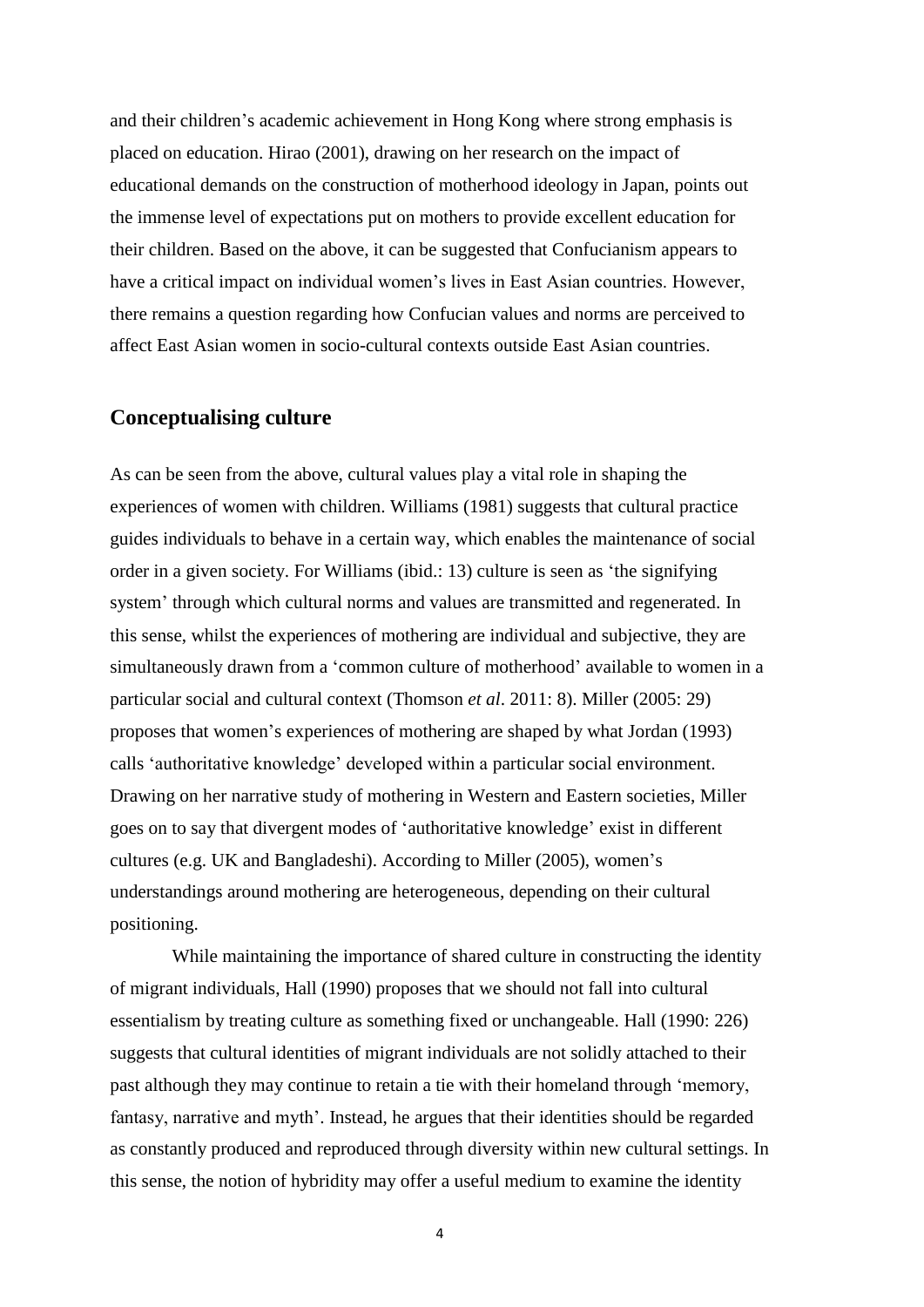construction of migrant individuals. Hall (1988) describes hybridity as the reconstruction of identity within the context of migration, drawing both from the homeland and from the society of settlement. For example, the study of Erel (2009) on Turkish migrant women in Germany and Britain demonstrates how identities of migrant women are constructed and reconstructed through the blend of other cultures within the host society. By using their agency her participants actively recreated what it meant to be Turkish women in Germany or Britain by combining divergent cultures.

Founded on these, culture in this paper is conceptualised as 'the signifying system' (Williams 1981) that shapes individual women's notions and experiences of mothering within a particular context. Concurrently, drawing on Hall (1990), the concept of hybridity will be used in understanding the experiences of first generation East Asian mothers in Britain. In the ensuing sections we will present how the perceived 'common culture' of first generation East Asian mothers affects their perception and practices of mothering in Britain. We will also illustrate how migration is perceived to offer opportunities for obtaining and utilising different forms of culture from their country of origin, enabling them to experience 'hybridised' forms of mothering.

## **Theoretical framework**

Freeden (2003) proposes that individuals make sense of their surrounding world through the lens of a particular ideology. Hence, we understand mothering through a set of beliefs that are presented to us within a particular historical and cultural milieu (Lawler 1996). This implies that ideology entails subjective characteristics that promote a particular set of ideas over others (Glenn 1994). In Western societies the dominant idealised image of a mother is that of a woman who selflessly gives labour, resources and love in a child-centred manner (Hays 1996). This dominance of intensive mothering was also found in East Asian countries where Confucian patriarchy is thought to have a strong influence on women's lives (Hirao 2001).

However, although women may appear to share similarities in their mothering based on gender, mothering is a historically and culturally specific phenomenon (Glenn 1994). Existing literature has demonstrated that experiences of mothering can vary between different cultures (Miller 2005) as well as *within* cultures (Lim 2012). The study by Lim (2012), based on first generation East Asian mothers in England, illuminates heterogeneity in motherhood ideology and its impact on the patterns of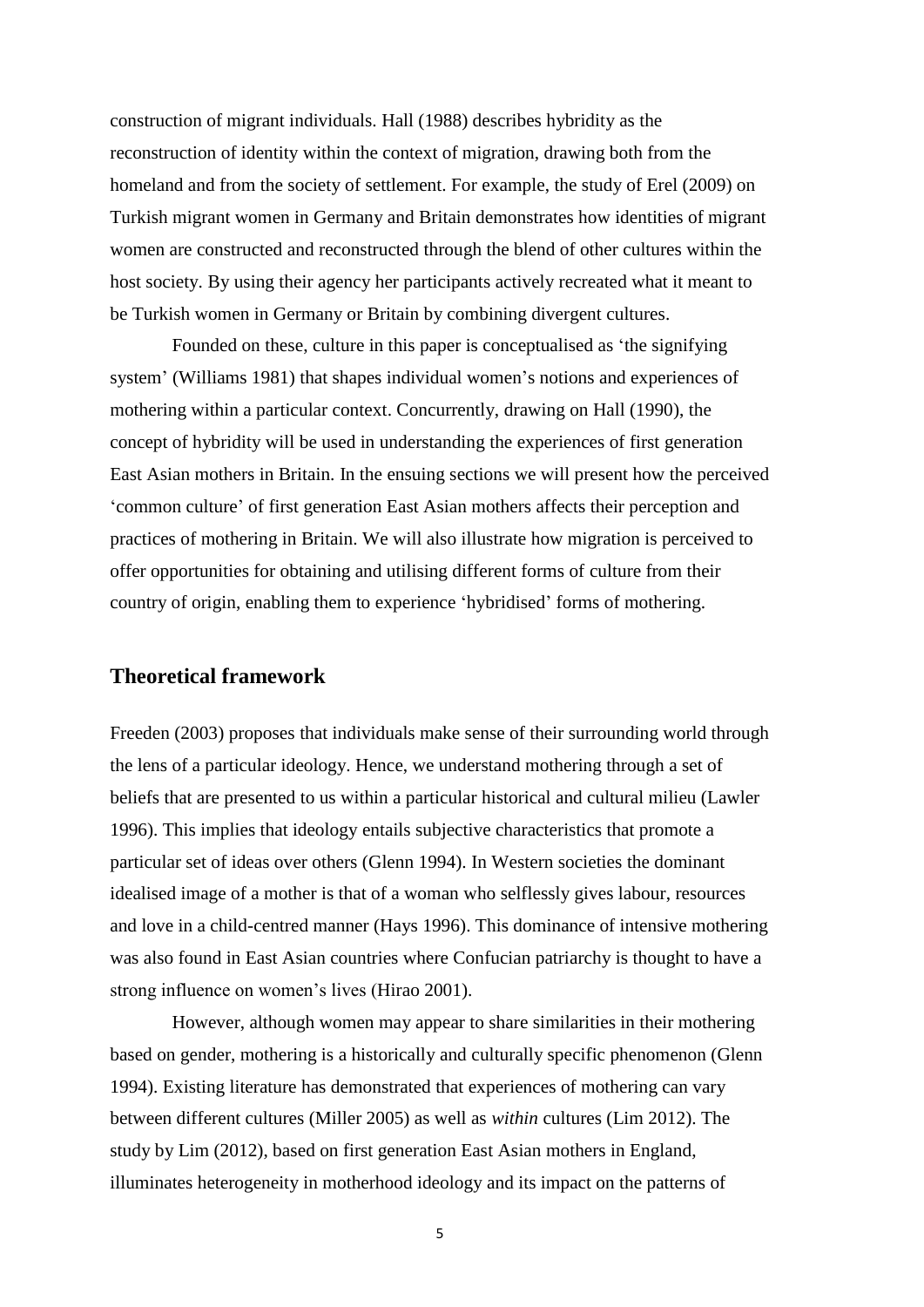mothers' employment. Although the impact of Confucian patriarchal ideology remained relatively firm for the majority of East Asian women in her study, the women presented different understandings of good mothering, depending on their country of origin (e.g. China or Korea). On a slightly different note, the research of Erel (2002) on Turkish migrant mothers in Germany highlights the complex and diverse configuration of mothering that transgresses the traditional image of mothers who provide primary care for their children as well as transmit their cultural heritage to them. According to Erel, many of her participants migrated either in order to avoid social and familial pressures as a result of divorce or to support their children financially, leaving them to the care of others in their home country. Erel (2002) suggests the stereotyped portrayal of mothers who play a conventional primary caring role is limited in explaining the lives of Turkish migrant women in her study. These studies illuminate the importance of intersecting relations between various social factors in shaping the experiences of migrant mothers.

The term 'intersectionality' refers to 'interlocking' relations between gender and other social categories, such as ethnicity and class. According to Anthias and Yuval-Davis (1983: 62-63), 'race, gender, and class cannot be tagged onto each other mechanically for, as concrete social relations, they are enmeshed in each other and the particular intersections involved produce specific effects' (see also Andersen and Hill-Collins 2004). Thus, rather than viewing identity in a simplistic manner, we need to understand it as a more complicated and dynamic process. Consonant with this, Valentine (2007) underscores the fluid nature of identity formation, produced through the intersection of multiple forms of identity, as well as demonstrating the active participation of the individual in constructing their own biographies. Drawing on this literature and our interview data, we argue that the mothering identities of East Asian women in Britain should be understood in a specific context of intersecting identities. In other words, their location as East Asian immigrants in Britain adds a new dimension to their identity as they observe different mothering norms and practices in Britain.

Whilst intersectionality is immensely useful in analysing the interlocking relations of identity, the way individuals make sense of themselves is often through differentiation from the perceived Other (e.g. Hays 1996). In this sense, 'othering' is an instrumental tool for social groups to define their identity through marking the difference and drawing symbolic boundaries, dissociating themselves from the other group (Douglas 1966). According to Hall (1997), 'othering' involves the process of stereotyping, in which the Other is seen in relation to a set of fixed, simple, innate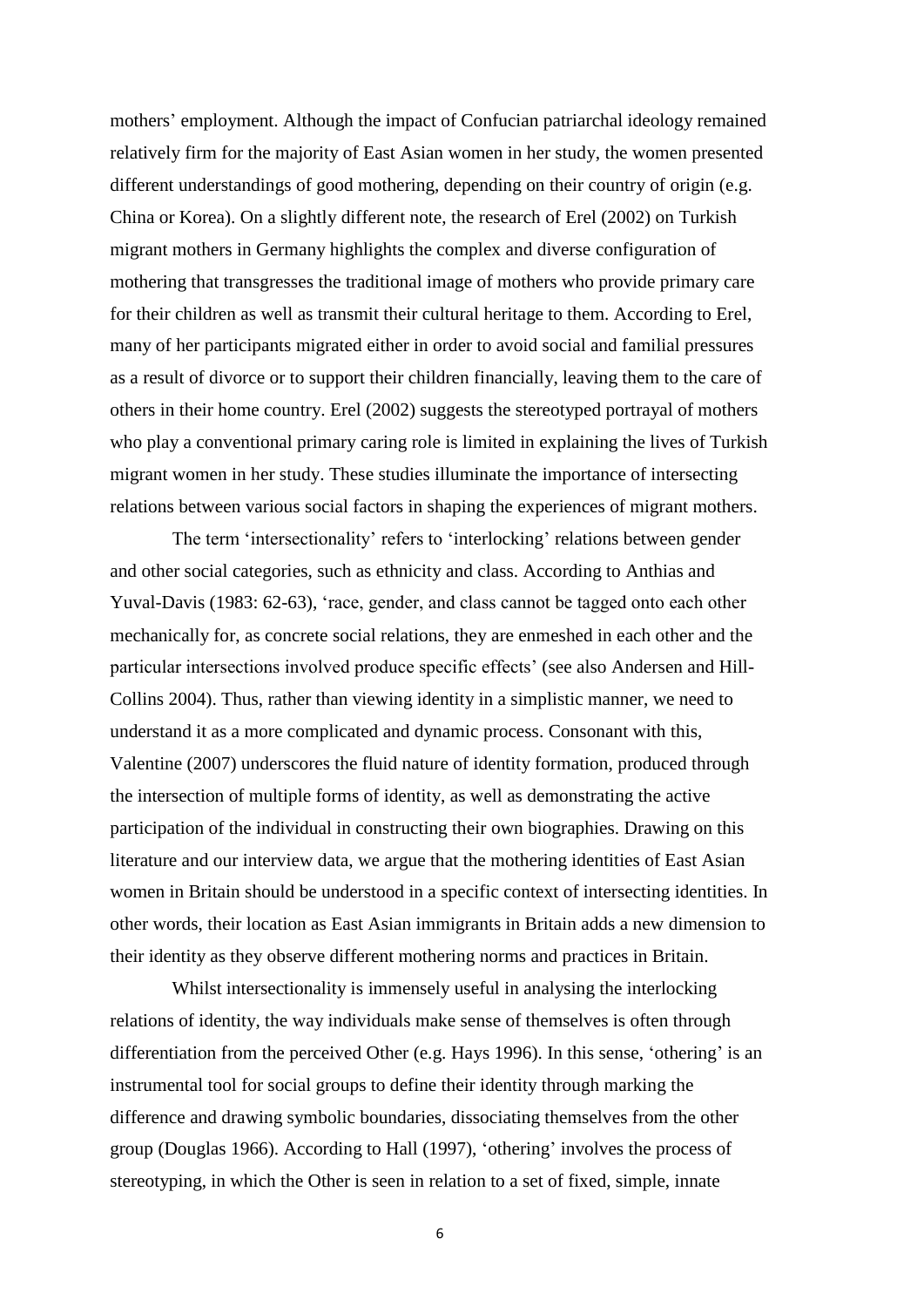characteristics. Hall (ibid.) simultaneously points out the ambivalent characteristics of difference, which signify both positive and negative meanings: for example, in this paper we will draw on evidence to suggest that some East Asian mothers try to dissociate themselves from the perceived negative characteristics of British mothers, yet simultaneously copy certain aspects of 'the British way' of mothering.

Similarly, Hays (1996) in her study in the USA highlights mothers' involvement in the negative depiction of the Other mothers who had a different work status from them, predicated upon the contradictory logic between the self-centred marketplace and the selflessly giving intensive motherhood in contemporary Western society. According to Hays, despite this tension between working and stay-home mothers, all mothers in her study ultimately succumbed to intensive mothering ideology. Thus, all mothers, regardless of their employment status, engaged in child-centred practices in which children's happiness was primary.

Although this ideal of intensive mothering dominates the experiences of mothers in Western society, in this paper we suggest that East Asian mothers in Britain are likely to differ due to their exposure to divergent cultural influences, such as Confucianism. Thus, for first generation East Asian mothers who possess a different cultural heritage from the majority of white British mothers, the way they perceive white British mothers might play a pivotal role in understanding their life as ethnic minority mothers in Britain.

#### **Methods**

The data was collected through in-depth interviews with 20 first generation East Asian women living in England with at least one dependent child under the age of 11. The recruitment process was undertaken by visiting playgroups, private institutions for afterschool tutoring and East Asian language schools, by directly approaching potential participants and snowballing. The project was explained to the potential participants, with emphasis on voluntary participation. Informed consent forms were distributed to the agreed participants before the interview via emails. All of the participants are first generation migrants, whose duration of living in England ranges from one to 15 years. Six women were married to white British men, one to a white French man, and 13 to men of East Asian origin. The participants were based in the South of England, where there were East Asian communities, including Bath, the Korean town of New Malden in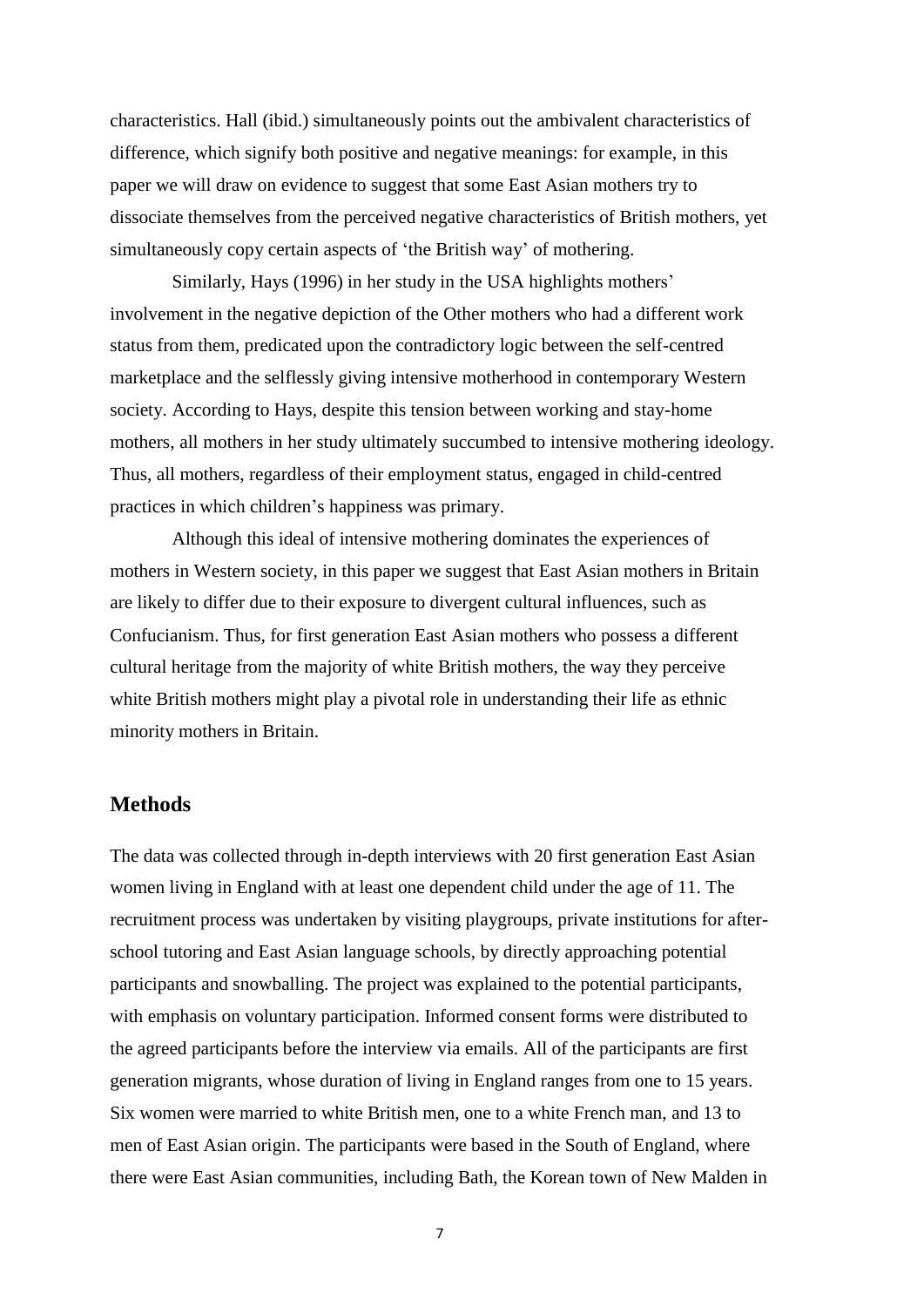Surrey, and the Chinese community in Southampton. In this respect, many of the participants were part of local ethnic and/or national networks. They are composed of nine women from mainland China, three from Japan, two from Hong Kong, and six from South Korea. Four participants were in their 20s; 12 were in their 30s; three were in their 40s; and one in her 50s. Sixteen women were employed while four were stayhome mothers. Otherwise, the participants were a relatively homogeneous group, comprised of women from middle-class backgrounds with the dominant number of them (16) having the minimum of a degree level qualification: one PhD; seven Master's; eight Bachelor's; one diploma; two A-level equivalent qualifications; and one GCSE. Ten women came to Britain to study; eight to accompany spouse; and two to work. All the respondents were married and living with their husbands.

The data was collected through the combination of questionnaires and in-depth interviews. The questionnaire was used to gather general background information on the participants, such as educational qualifications and occupations. The main data collection method used was semi-structured face-to-face in-depth interviews. The interviews were carried out by one of the authors who is a first generation migrant East Asian woman herself (South Korean). The interviews took between one and two hours. Most of the interviews were held in the participants' home. All the interviews were tape-recorded and transcribed fully. The majority of the interviews were carried out in English, excluding interviews with six Korean women. The Korean interview extracts were translated into English by the interviewer, who is proficient in both languages. In order to protect anonymity, pseudonyms are used. Since this study focused on the ways their East Asian cultural heritage might affect their mothering experiences, the following question regarding culture was included in the design of the semi-structured interview: 'in what ways (if any) do you think your cultural background as Chinese (Korean or Japanese) has affected the way you raise your child(ren)?' The interviewees were given opportunities to answer this open-ended question in whichever way they wanted. Given that interview data is a co-creation between the interviewer and interviewee (Mishler 1986), the subject position of the interviewer as a first generation East Asian woman played an important part in the production of the interview. Her insider position as East Asian helped the smooth process of interviews with the participants. This also enabled her to understand more easily certain East Asian cultural aspects that the participants referred to. In this sense, the interviewer's interpretation and contribution to the findings as well as the presentation of the data form a crucial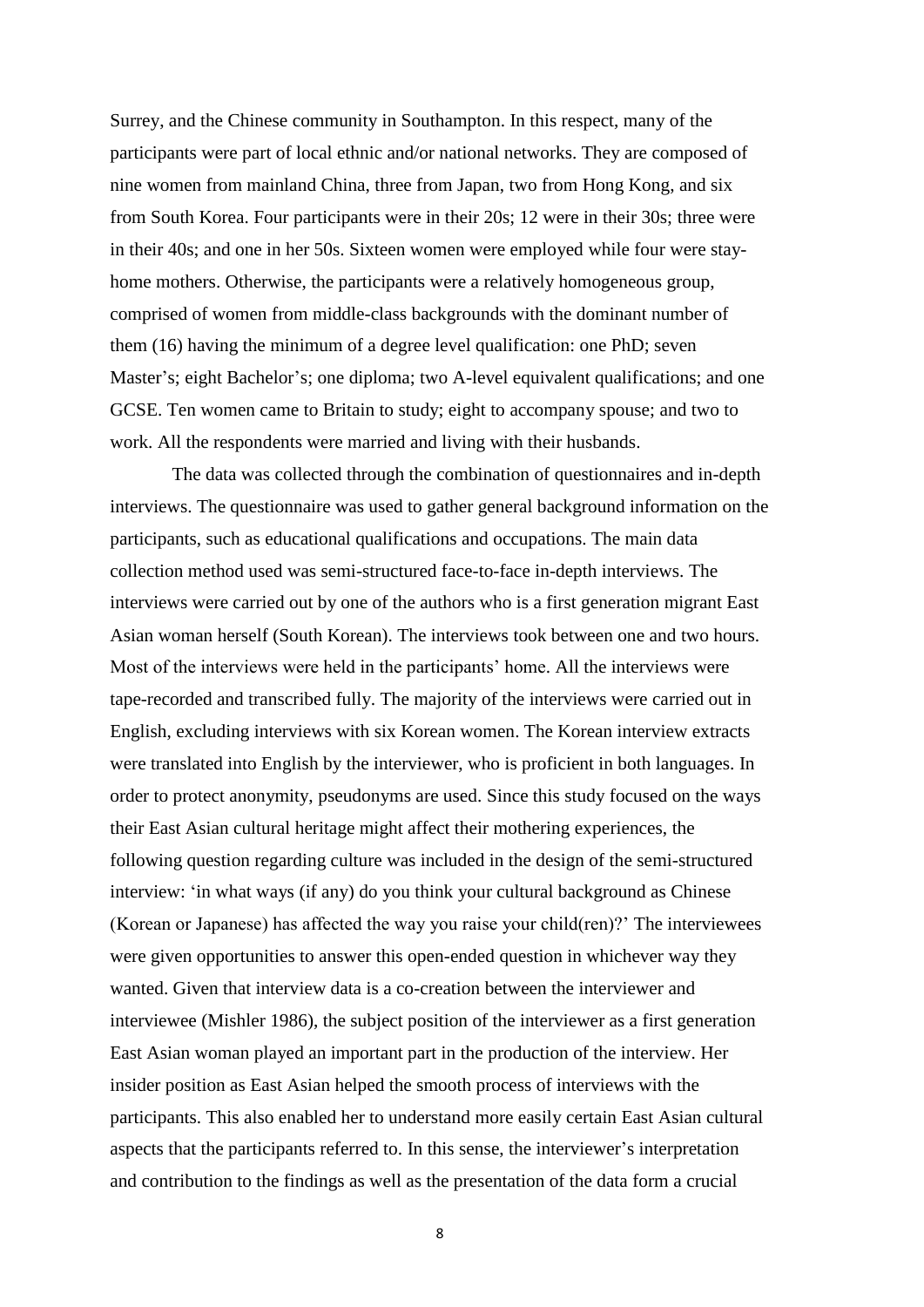part of this study (Devault 1990). However, simultaneously her insider position might also have become a hindrance, making her overlook some accounts of the participants or misinterpret them (Skinner 2012). This potential setback was tackled by reflecting on the pre-understanding of the interviewer (see Stenbacka 2001). This was also strengthened by the input from the other researcher who was able to offer different versions of interpretation of the data as an 'outsider' (white British female).

## **Findings**

#### *The importance of education*

A principal theme identified in our analysis of the data was a high value placed upon education and hard work. This was portrayed by interviewees as commonly found in East Asian countries. 'Eastern people, we always try to persuade children to study hard and go to a good university,' stated Caroline, an employed mother of a five year old child. As a possessor of a university degree from China, she came to accompany her Chinese husband after he got a job in England eight years ago. For some mothers, even if this seemed diluted through their life in Britain, there was still a perception of a strong emphasis on education, which they linked to the culture of East Asia or their country of origin. This is illustrated in the account of Anne, a home-stay Korean mother of one child aged five. She came to Britain 11 years ago to study, gained a degree, and got married to a British man:

My husband and I both think Jang should naturally go to university or we want to support him even more. In that regard, because I'm Korean, I have more desire for Jang's education because I'm a Korean mother.

A similar sentiment echoes in the talk of Julia, an employed mother of two children aged five and 12 from China, who originally came to study in Britain, obtained a Master's degree and got married to her British husband:

You know, homework, homework. If he doesn't do that, it really upsets me more than my husband. I really want him to do more all the time…the majority of my Chinese friends do the exactly same thing…My friends in London, every time we meet up, they all say, "Oh, my daughter's got this this school," which is like one of number one or two state school. Their children are basically doing so well. Deep down I would love to see my children perform like this as well, really envious.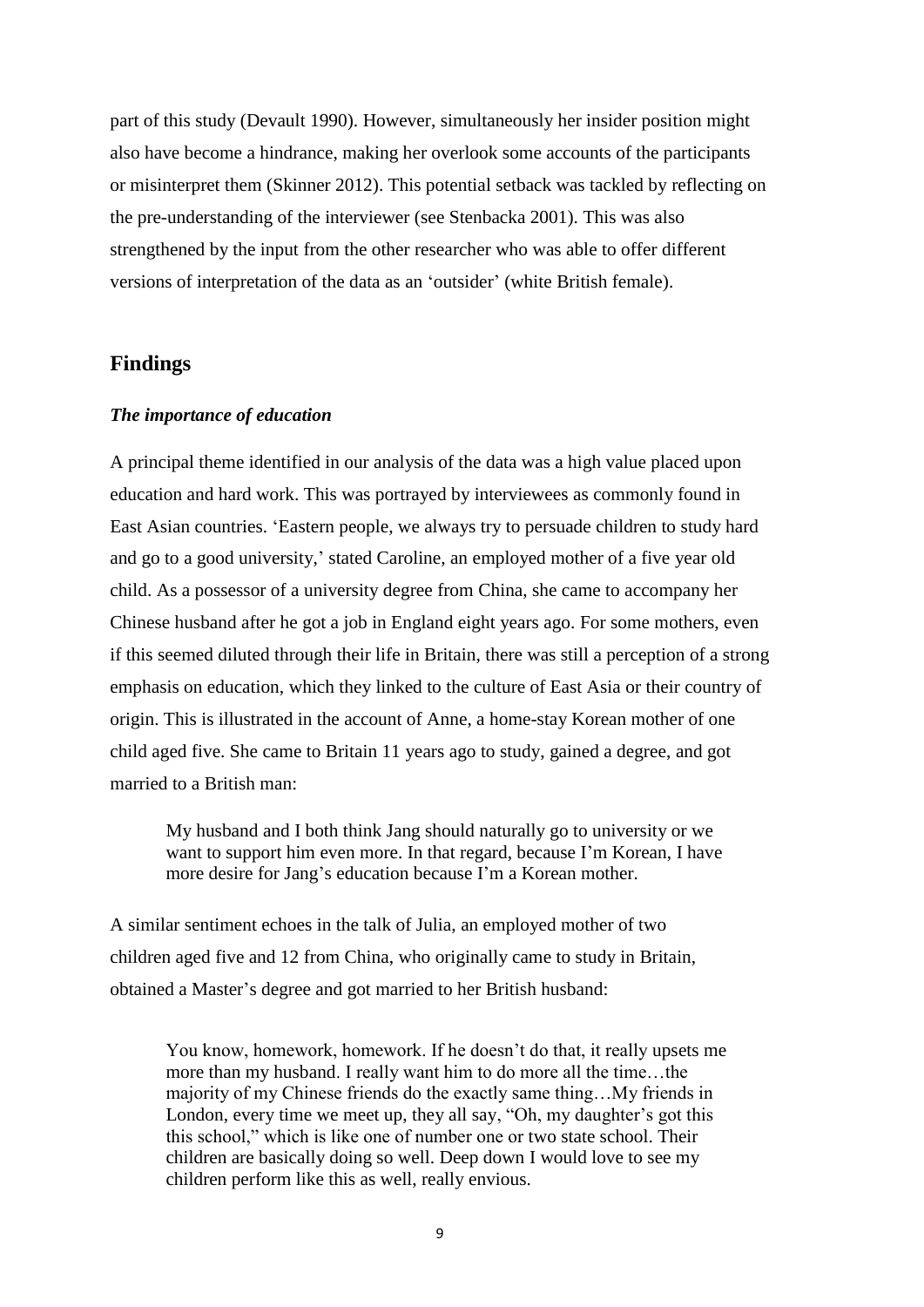For Anne having a high educational aspiration for her child was perceived to be a 'natural' part of being a Korean mother. In a similar vein, Julia's extract suggests that zeal for education was considered to be the epitome of being a Chinese mother, as exemplified by the story of her other Chinese friends. Thus, as a mother with Chinese heritage she suggested she had more expectations of her son's academic achievement than her British husband. Such enthusiastic attitudes towards education are also reflected in the talk of other mothers who perceived that their approach to education was different from the majority of white British mothers. The following is the account of Kate, an employed Japanese mother of two children aged three and six, who gained a diploma from Japan, came to Britain as a voluntary worker 12 years ago and got married to a British man:

At the moment I'm teaching Japanese to kids and some of British mothers think, during the summer, kids should have time off to just enjoy. Whereas, in the Japanese way, it is advantageous to catch up with what you haven't done at school, do something else to learn [during holidays]…

Consonant with this, the account of Fay, an employed mother of one child aged two from China, suggests a perceived difference in education between China and Britain. Fay came to Britain to study five years ago and obtained a Master's degree. After completing her study, she got married to her British husband:

Chinese very much emphasise education…there is a playgroup and I went there two weeks ago and asked them, "What do you teach them?" That's a very common question in China. They said, "We don't specially teach them. They learn from play." I think that's the significant difference. So here it's more like they're trying to let children learn from practice, but in China children learn from books. You can see children who can recite Chinese poems when they're five years old in China.

According to Kate's depiction, making children study even during holidays was a very 'Japanese way', significantly different from the 'British way'. Consistent with this, Fay's talk illuminated what she saw as 'the Chinese way' of education for young children, focused on book based learning and memorising text, which she put in stark contrast to what she saw as 'the British approach', which let children develop intellectual ability gradually through play. These accounts are reminiscent of the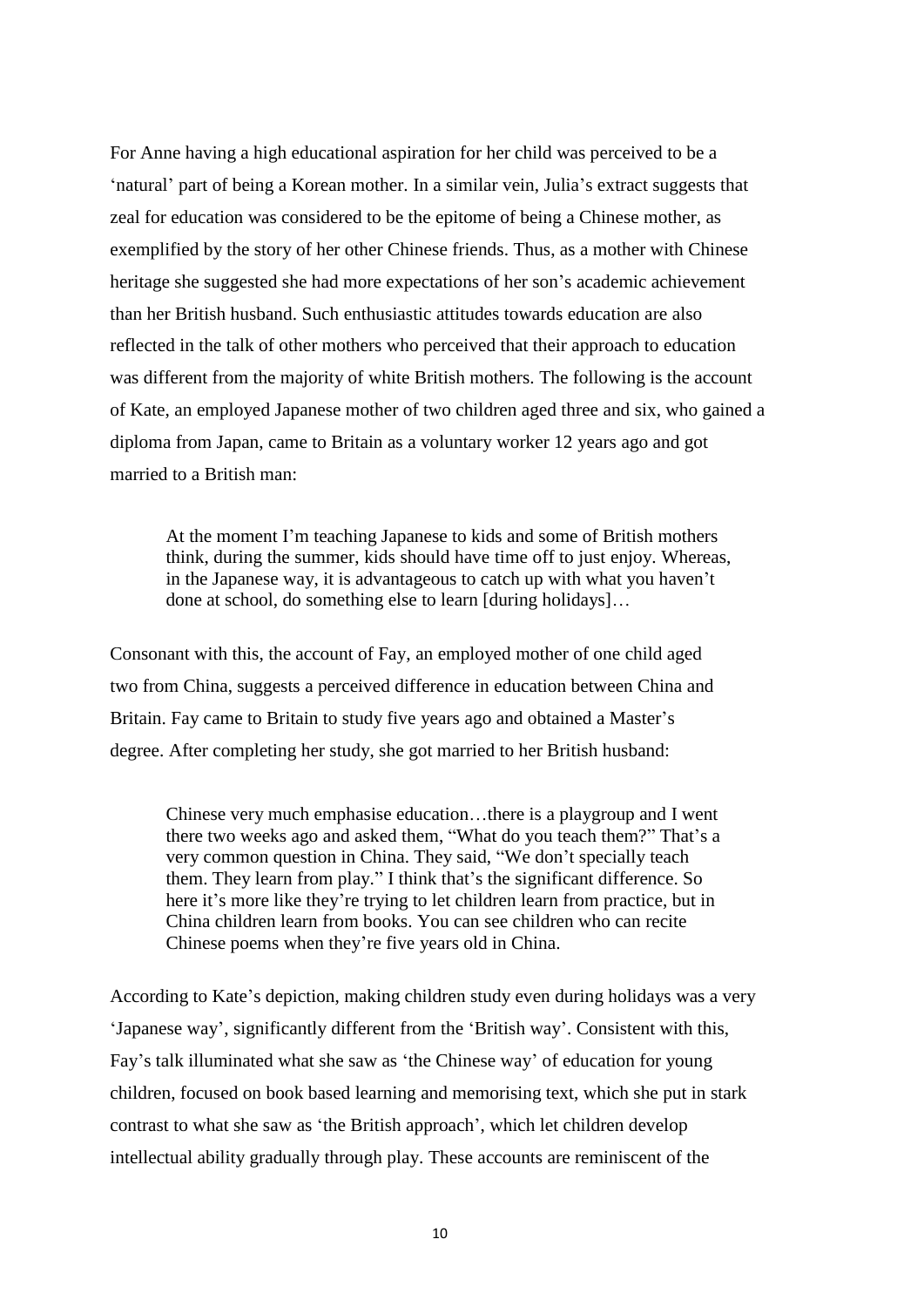Confucian tradition in which literature or written texts are highly revered (Keum 2003). As if following Confucius' teachings, East Asian children were depicted as learning in a regimented style of education from a very young age, in which mothers played the prime role as a manager and organiser. However, it is important to note that none of the interviewees directly referred to Confucianism, they referred instead to a more generic notion of culture.

Accounts of some mothers also revealed their emotional investment in their children's education and future in terms of doing their best and achieving high. This was described as contrasting with their perception of 'British' mothers whose priority was primarily portrayed as children's happiness, irrespective of whatever kinds of job they do in life. For instance, it is suggested in the talk of Song, a degree educated, employed mother from Korea with one child aged five. She came to accompany her Korean husband, who was studying a PhD in Britain, four years ago:

I talked to a British mother about her child's future. In this country…the general atmosphere is, we have a cook [at work] and I asked her whether she wanted her child to be a cook, and she said "if he wanted, yes." Not in a cynical way unlike Korean mothers. She said "Even if he worked as a Tesco assistant, as long as he is happy, I don't mind." However, I'm not like that and I hope Dongsu at least goes to university. Because I'm a Korean mother, going to university is necessary and I feel I should push him a bit until he goes to university.

For many of the East Asian mothers we interviewed, the child-centred notion of being happy or doing what they want was not enough to constitute a successful life for their children. Likewise, their discourse revealed their clear hierarchical understanding of different qualifications and occupations. Thus, they suggested their children should achieve a certain level of academic qualifications and a career which is well matched with those qualifications in order to have a happy and successful future.

According to the Confucian beliefs, being obedient is considered to be the virtue of children and thus children are not supposed to question or challenge what their parents say to them. For instance, one example is Lang, a Master's degree holder who came to Britain six years ago from China to study, got married to a British man and is now an employed mother of one child aged two. Lang said of her parents "They don't care what we are good at …what we want … what they have is high expectations". In addition, Confucian principles give primacy to 'family and community over the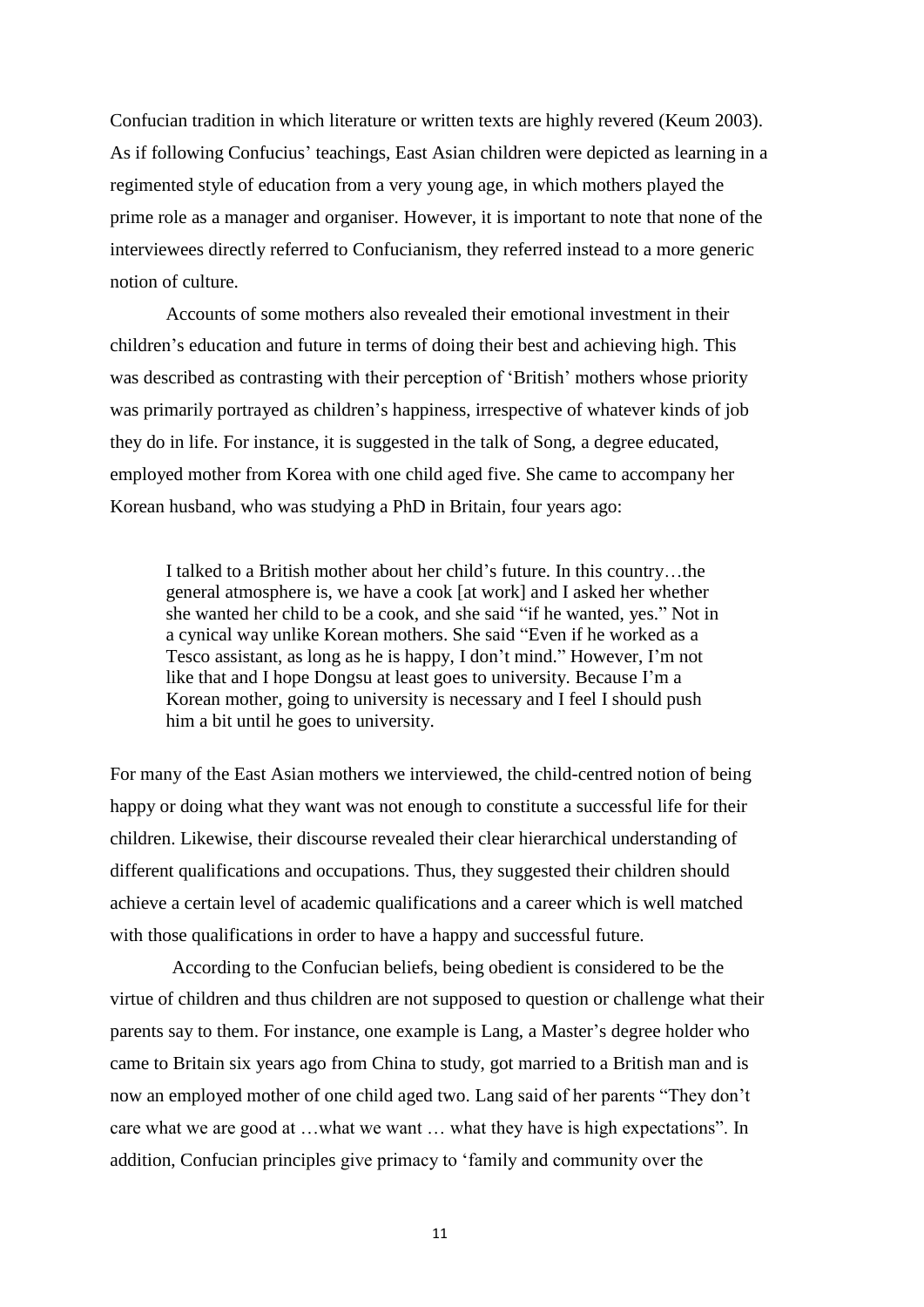individual, discipline and hierarchy over freedom and equality, and consensus and harmony over diversity and conflict' (Inoguchi and Shin 2009:184). In this context, following their parents' wishes is seen as virtuous as it contributes to the harmonious accomplishment of the family. Furthermore, Confucian traditions entail the notion that individuals should fulfil their duty as parents or children. In as much as providing good care and education was seen as a parent's duty, children are also expected to perform their duty by studying hard. As a result, in their stories East Asian cultural heritage continued to play a significant part in the way they brought up children in Britain.

By saying this, we are not arguing that Confucianism is the only factor affecting educational fever in East Asian countries. Doubtlessly, the intersection of a number of other socio, economic and political factors has contributed to these phenomena. However, what we claim here is that our interviewees perceived their attitude to the education of their children to be different from white British mothers because of their different cultural heritage which can be linked back to Confucianism.

#### *The importance of seniority*

Another predominant theme that emerged through the interviews was the significance placed on reverence for seniors. The hierarchical concept of Confucianism was applied to other human relationships in general and thus being respectful of older people was depicted as a crucial moral yardstick in East Asian culture. This seems evident in the account of Vicky, an employed mother of three children aged two, four and seven from Hong Kong, who came to Britain to study her Master's 13 years ago and got married to a second generation Chinese-British man:

I think Chinese tend to have more hierarchical concept about parental role. For example, you would never hear a Chinese or a person from Hong Kong call their mum and dad by their name, very rude. In England a lot of people do that…I always tell my children to address their friends' parents as auntie so and so and uncle so and so, and that is a very typical Chinese way of saying things.

Lang's account also illuminates similar attitudes:

Another key Chinese culture is respect for older generation. I always let my child to respect her grandparents. When her grandparents are around, I don't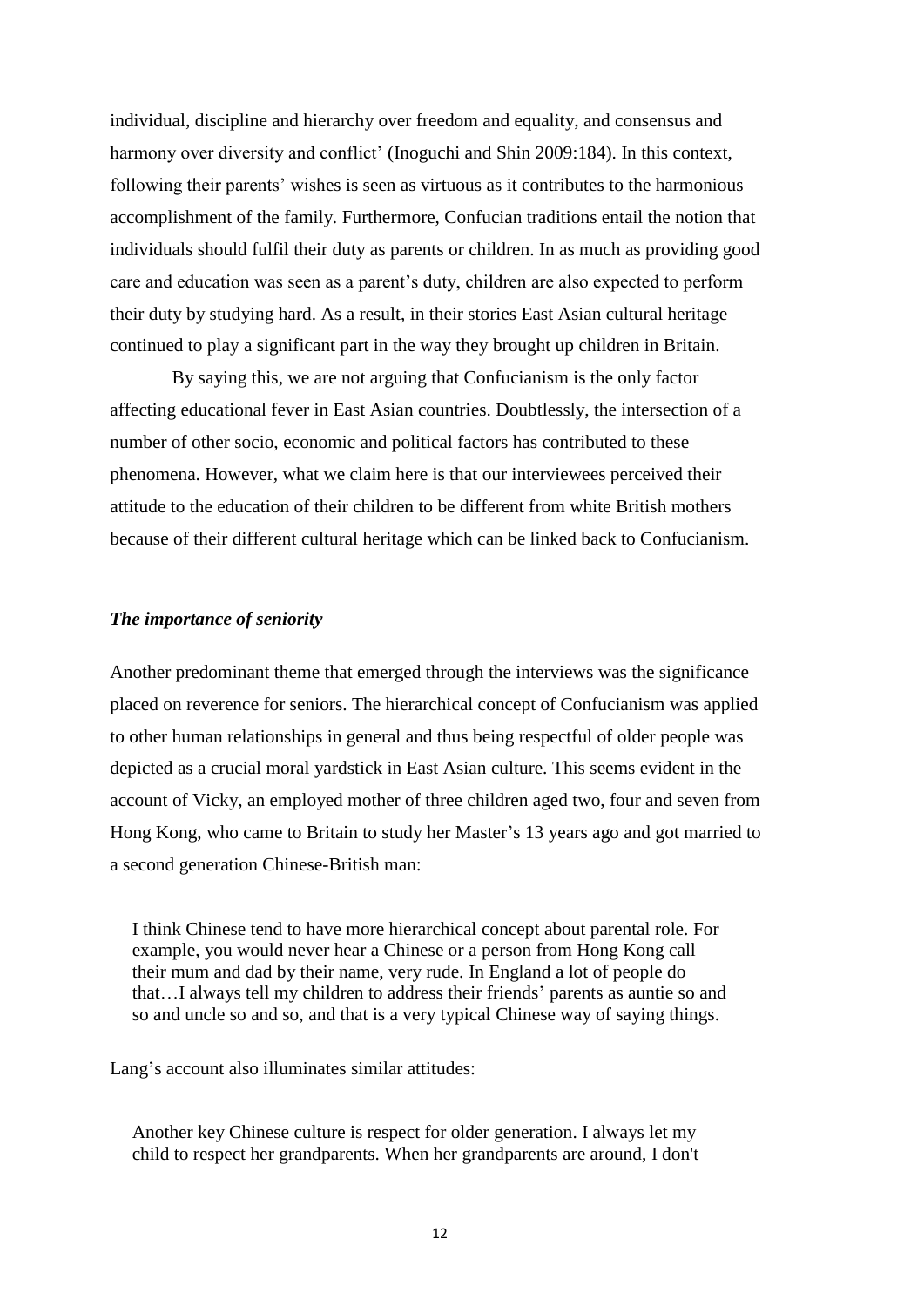allow her and even my husband to start the meal until my parents, older ones sit around. And we don't call the first name of teachers**.**

As is evident from the above extracts, respect for seniors is represented as a deeply pervaded part of East Asian culture, which is ingrained in everyday practices, such as the way juniors addressed seniors and the customs around table manners. Addressing someone older by their first name was considered to be unacceptable in East Asian cultures where seniority was regarded as a significant measure of respect. Ensuring that their children address seniors as 'auntie' or 'uncle' or 'teacher' can therefore be seen as their attempts to retain their cultural heritage and pass it on to their children even in the use of English language. These accounts also suggest that there is an order of things in all human relationships and this should be preserved and protected through different generations. This ideological conviction of admiration for seniors and East Asian mothers' efforts to maintain it again emerge in the talk of Anne:

Here parents don't think it's rude if their child hits their heads. But I **never**. If my son hits his dad, I would react, "Ah! How dare you hit your dad?" like that. So I'm trying to teach him to respect his parents. In that respect, in terms of trying to teach our child to have good manners, I seem to be like that because I'm a Korean mother.

It is important to note here that 'good manners' in this context specifically means being polite to seniors, including parents. The above talk suggests that reverence for parents and seniors should be manifested in every aspect of East Asian people's lives, including the corporeal practice. In this sense, the importance placed on seniority in East Asian societies was reflected in a wide array of local customs, such as bodily practices as well as language. For instance, East Asian languages (e.g. Chinese, Japanese, Korean) are hierarchical in the sense that there exist different ways of referring to seniors or juniors, as illustrated in Lang's and Vicky's talk. Further, these accounts suggest that this strong belief was mirrored in everyday practice, in which children should display veneration for their parents and older people by treating them as the embodiment of authority and admiration. In this, mothers were portrayed as the lynchpin in instilling these values into their children.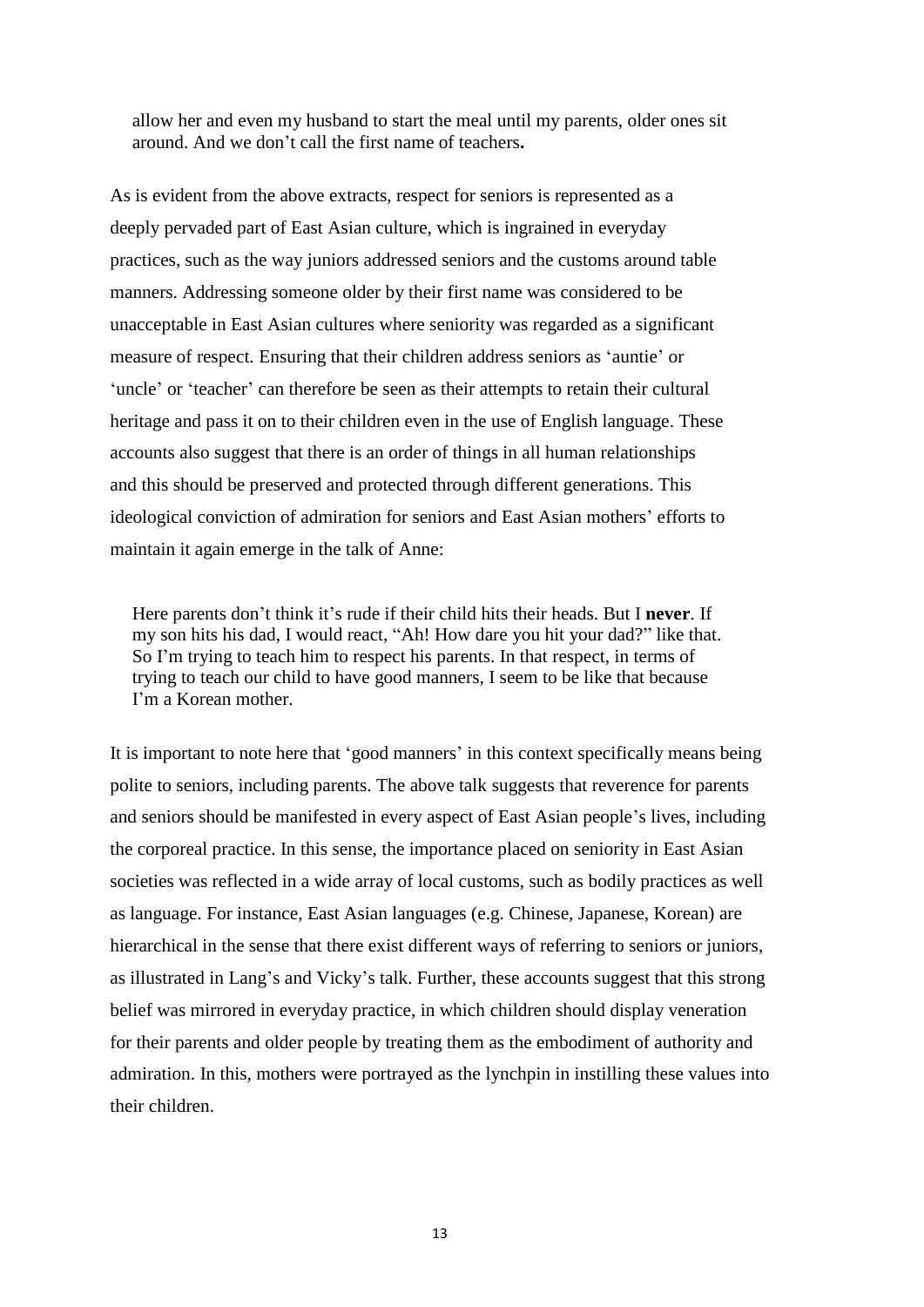#### *Children as a mother's possession*

Another Confucian principle that emerged from the accounts of East Asian mothers was the discourse of children as a mother's belonging. This again reflected in the central tenet of Confucianism, in which a 'natural' hierarchy within human relationships was advocated (Oldstone-Moore 2003). On the basis of this notion, children are seen as not complete individuals, and their own thoughts and opinions are not yet developed, and thus have to rely on their mothers' decisions. This was presented as contrasting with the attitudes of white British mothers who were perceived to treat their children as separate individuals:

Song: British mothers treat their babies as an individual even if they're very young. However, in my country mothers consider their babies as their possession. For example, the thing I was shocked by, when I started working at nursery, mothers asked each baby, who didn't even speak properly, what they wanted to eat, whether they wanted to drink milk or juice or water. Compared to this, in my country mothers decide what to give to their babies.

According to Song's account, she believes there to be a taken-for-granted attitude among Korean mothers that children belonged to their mothers so mothers have a right to determine what is best for their children without asking their child's opinion. This way of treating children was resisted and depicted as not good by a few mothers and thus they suggested East Asians should learn 'the British way' of respecting children as individuals. Caroline said, 'They are more democratic to their children. We have a concept that children are children. But I know that's wrong so I try to respect his own idea, his own thoughts.' Consonant with this, Lang's accounts represent perceived problems of possessive attitudes from East Asian mothers towards their children:

English parents don't interfere that much about their children's lives. But Chinese parents they think they're parents, they can do everything for their children or you know that's my right to manage you. They've lost that respect for their children. You know children should get respect as well.

This again represented the perceived contrast between English (most often referred to by other participants as 'British') and Chinese parents: the former as respecting their children as independent individuals who were encouraged to find their own ways of life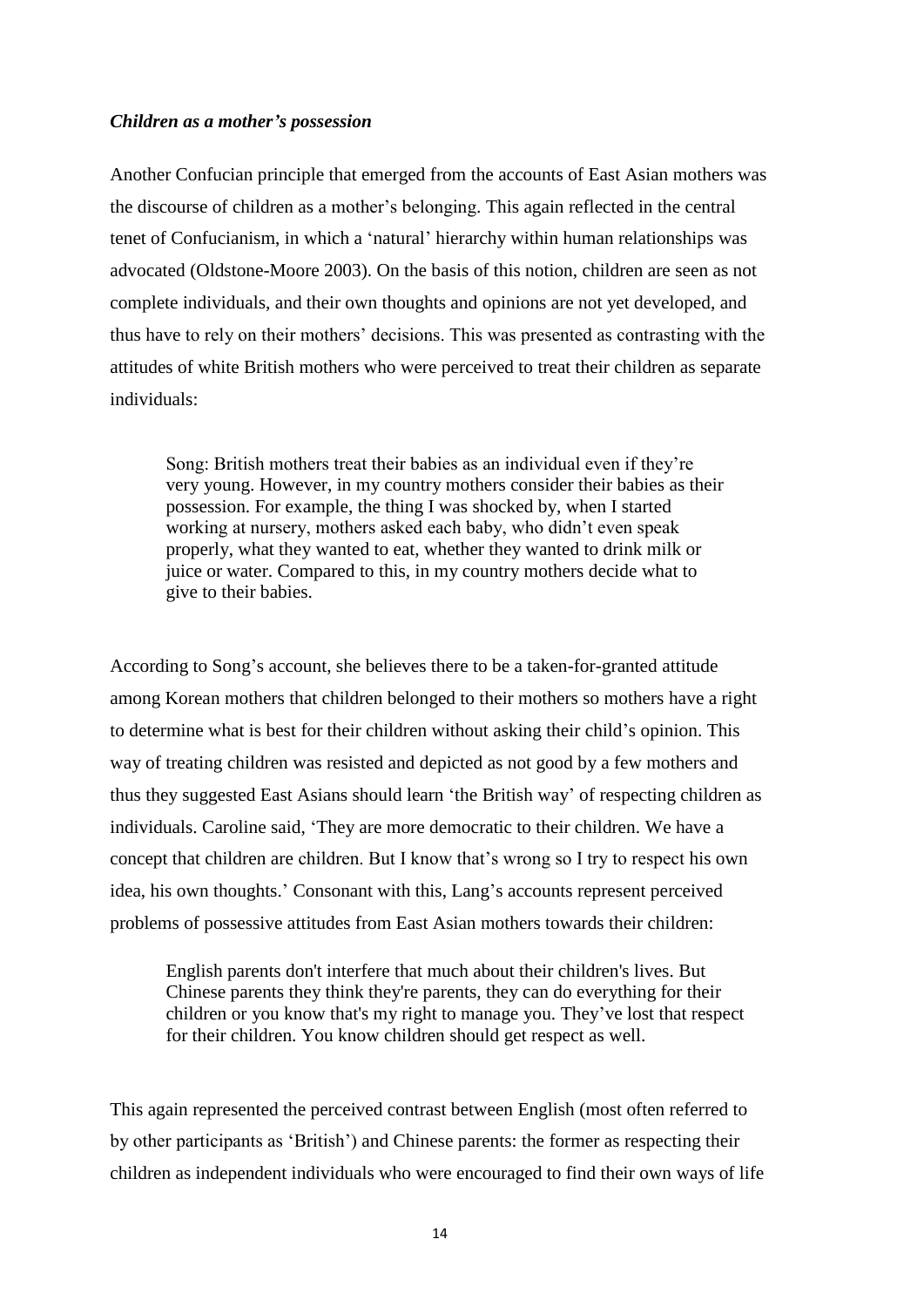whereas the latter believing their children belonged to them and thus their rights to 'interfere' with the lives of their offspring. This kind of attitude towards their children was presented by some as not only showing the absence of respect for children but also hindering them from having independent minds. Again this was contrasted to an 'English' or 'British' alternative. Thus, East Asian mothers' regard for their children as their belonging was portrayed as the very source of spawning dependence in their children:

Lang: They [children] have to learn to think for themselves, make a decision for themselves. If the children heavily rely on their parents, they won't have the chance because the parents take the lead…English they're more independent.

In East Asian cultures mothers were described as excessively looking after their children or being over-protective and thus less relaxed about issues regarding child rearing. This was depicted by the talk of Francis, a mother of one child aged two from China, who originally came to Britain to accompany her Chinese husband, who was studying at a British university six years ago. She was studying a PhD at the time of the interview:

They [British mothers] are a lot more relaxed about everything. Particularly because of my upbringing I can't stand when they let their children crawl all over the floor or picking everything. How can you not care? On the other hand, I do admire that they're more relaxed, let them play with stuff, get wet in the rain and they're not afraid to let their children try out, explore. Whereas, we tend to worry about even if he is playing with painting or playing with sand, getting something in his eyes so yeah I'm trying to incorporate both and getting the balance between the two.

This account suggests that the deep-seated belief in children as their mother's possession render East Asian mothers excessively protective of their children. Hence, rather than letting children "try out" and learn as an independent individual, East Asian mothers were represented as always trying to protect their children as dependent parts of their mothers. The above talk also demonstrates the tensions the interviewee was experiencing between her experiences of 'East Asian culture(s)' and her exposure to and perceptions of 'British culture'. This simultaneously enabled her to compare herself with the perceived majority of British mothers and reflect on her own practices. As a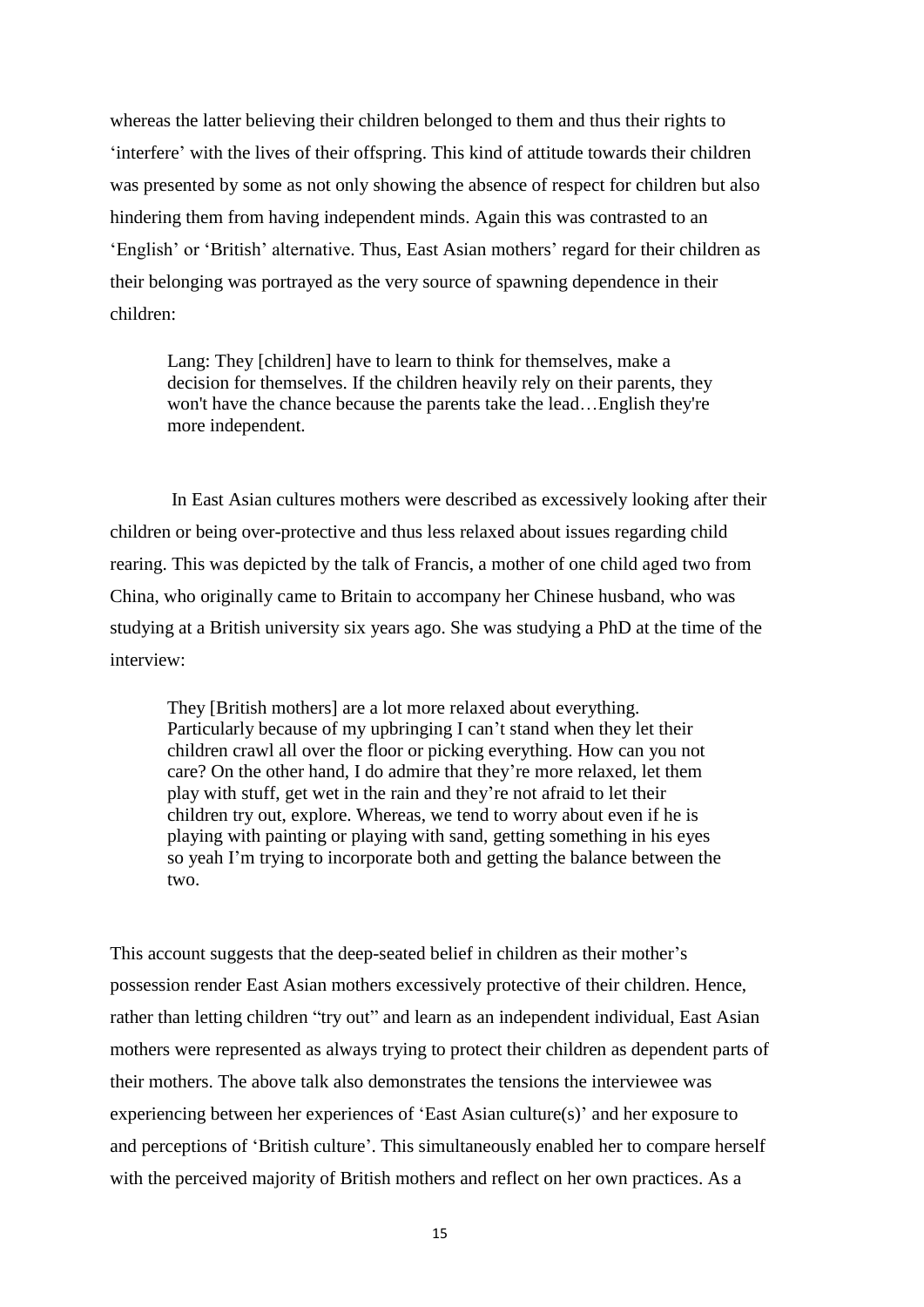result, some of the supposed 'British or English ways' of raising children became constructed by some as very good cultural aspects East Asian mothers tried to learn and embrace:

Lang: I saw an English mother carrying a pushchair on the pavement and there was a bump. When the pushchair reached it, the little boy inside fell off. And the boy just stood up and sat back to the chair [laughs…]. But, in China [if the same thing happened], "Oh!" You know it's a very big thing. The parent has to go to lift the child, "Are you all right?"

This reveals perceived stark differences in the way children are raised in Britain and China. But also Lang was highly impressed by the way the little boy and his mother reacted to the situation. For her, this epitomised an 'English way' of raising children as independent individuals from a very young age, which she constructed as strikingly different from her perception of the 'Chinese way'.

## **Discussion and Conclusion**

This paper has suggested that the intersection of a mothering identity with class and East Asian cultural backgrounds creates unique experiences for middle-class East Asian mothers in Britain. As seen in the findings section, the respondents have diverse biographical backgrounds, in terms of nationality, the length of their settlement in Britain and reasons for migration, while they shared similar gender, class and ethnicity. However, despite such diversity, the interview data indicates rather similar responses from the participants. In this, particularly Confucian ideals, such as the importance of education and seniority, and children as their mother's possession, emerged as dominant intersecting factors that appear to have a continuing influence on the experiences of first generation East Asian mothers in this study. Even if they underwent changes in new social and cultural environments, East Asian cultural aspects remained significant in their personal stories of mothering.

In this regard, these findings differ from the existing literature examined earlier (Lim 2012), which indicates a more varied picture of mothering experiences of migrant women within similar cultures, depending on their country of origin. This may be in part because Lim's (2012) work did not focus on education. It may also be because, compared to this study, Lim's (2012) sampling was not exclusively middle-class, and had an equal balance of home-stay and employed mothers as well as participants across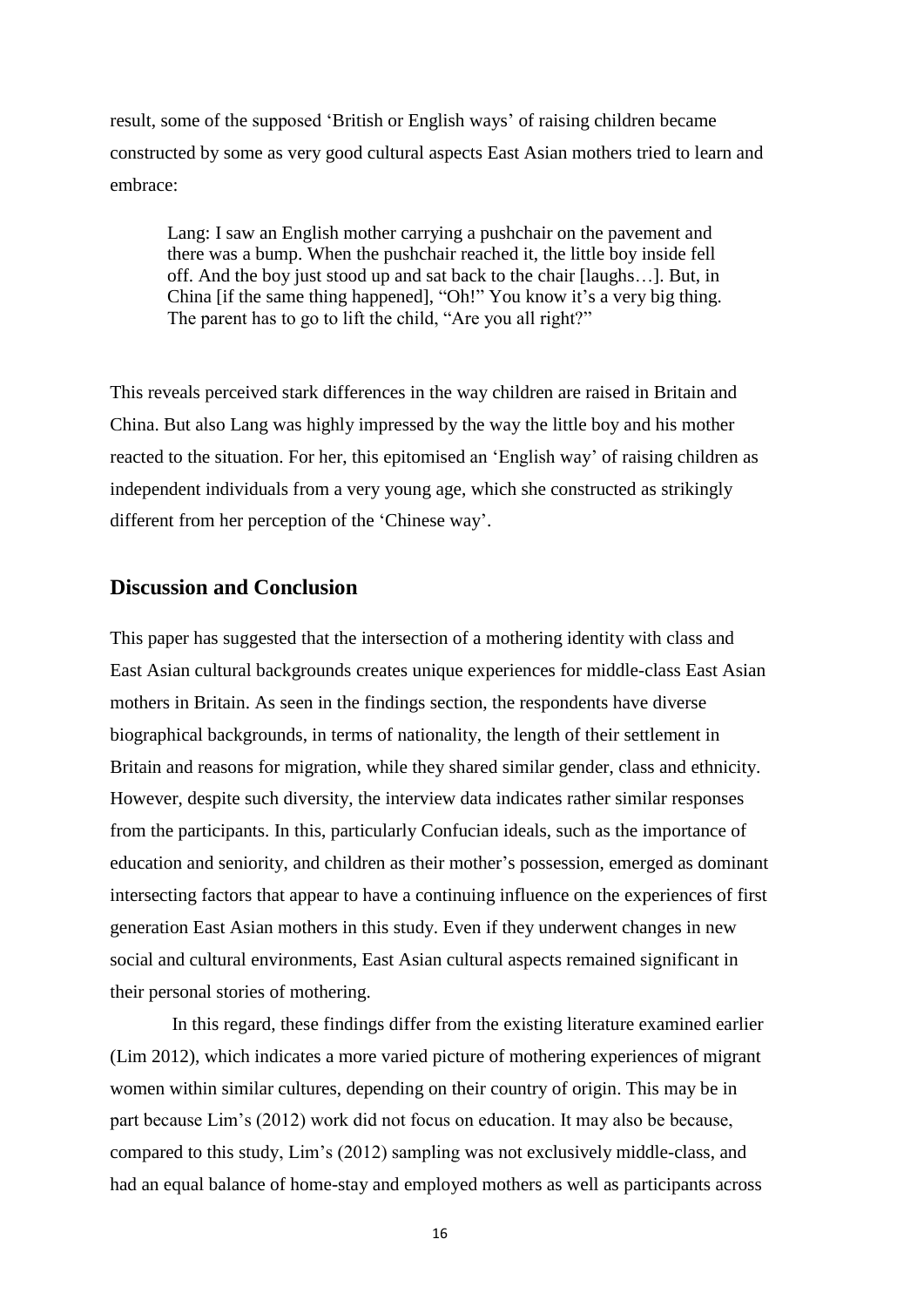the three nations (Chinese, Japanese and South Korean). As such, more diverse voices might have come through in the work of Lim (2012).

In comparison with the interview data of Erel (2002), the findings of this paper might reflect considerable differences in migration trajectories between her Turkish participants and East Asian mothers in this study. For instance, dissimilar to Erel's participants, none of the East Asian women were forced to migrate due to social and familial pressures or 'chose' migration as a way of supporting their children. Rather, they either came to Britain to study or work as single women or to accompany their husbands, who were either pursuing higher educational qualifications or found wellpaid jobs in Britain. Also, all of the participants had a relatively secure life with the financial and social support of their husbands available, unlike many Turkish women in Erel's study. These different migration paths and class positions might explain why the stories of first generation East Asian women appear to question or challenge their traditional cultural heritage less than the Turkish migrant mothers in Erel's study. In addition, the majority of the participants in our study lived in ethnic communities where maintenance of their cultural heritages was relatively easy through local networking with other similar ethnic mothers.

As a possible result of these, the interaction of mothering with their East Asian cultural facets generated mothering practices that were *perceived* and represented as different from those of white British mothers. The key word here is perceived, because the interviewees compared their perceptions of East Asian culture(s) with a homogenised representation of an 'English' or 'British' culture. An important finding of our research, therefore, is that the discourse of the East Asian mothers we interviewed were strongly suggestive of their engagement with 'othering' of white British mothers, by identifying themselves with an East Asian identity while simultaneously dissociating from white British mothers. However, as Hall (1997) suggested, their perceived difference also entailed the positive portrayal of British mothers, which some East Asian mothers wanted to emulate. In our study 'othering' was carried out by the minority group as a means of comparing, confirming, justifying, and in some cases resisting their cultural heritage. In this sense it is their construction of the homogenised 'British other' that plays a significant part in their understanding of themselves as East Asians as well as in their practices of mothering. In other words, their subject position as East Asian mothers functioned as a very important factor constructing their mothering identities.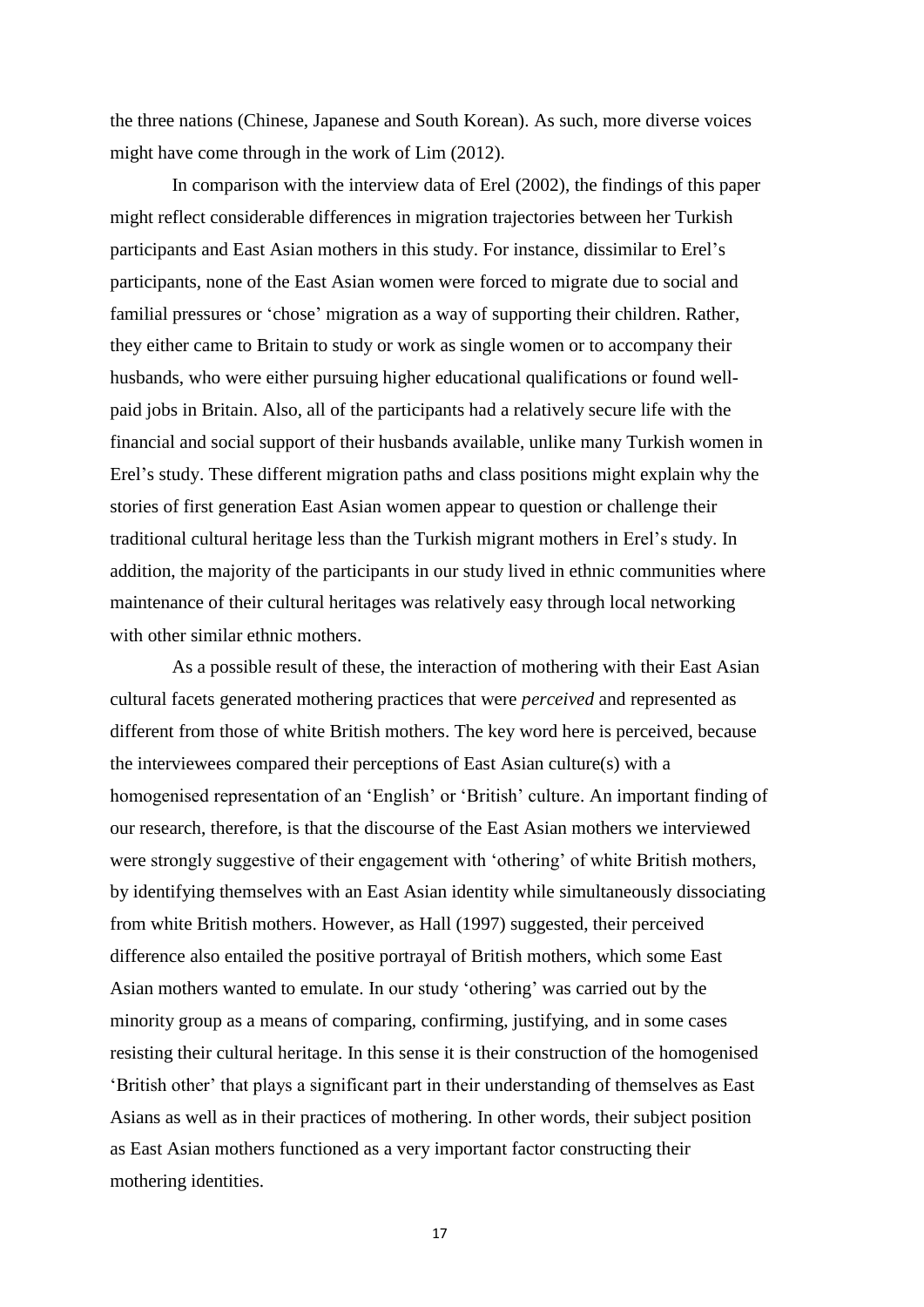The features of the cultural heritage the interviewees referred to are suggestive of a discernible trace of Confucianism, in which a strong hierarchical relationship between a parent and a child is espoused. Within this hierarchical understanding, the expectation is that individuals should fulfil their roles by complying with their given duties (Ebrey *et al.* 2006). Hence, mothers were described as having a duty to protect and provide their children with appropriate education and discipline while their children learnt and followed the teachings of their mothers, for example by working hard and showing respect for older people. In this sense, although the mothering practised by the women was highly labour intensive, the intensive mothering ideology they suggested came from their cultural heritage which was not child-centred. On the other hand, 'the British way' was represented as being concerned with the child's happiness and emotional wellbeing over and above their educational achievement, which could be linked to the child-centred principle of the intensive motherhood. For East Asian mothers the impact of British life on their mothering was perceived as a significant factor that concomitantly intersects with their mothering and ethnic identities. Their exposure to British cultural values and practices was portrayed by some as opening up new opportunities to look at and question the cultural norms they were accustomed to. In this regard, lack of respect for children as individual human beings was challenged by many respondents. Their discourses revealed that treating children as a mother's possession (e.g. making decisions for their children or being over-protective of them) was thought by some of the mothers to have a negative impact on children by preventing them from developing as independent individuals who have a full control over their own lives. Consequently, these mothers actively tried to incorporate positive aspects of what they believed to be 'British culture' into their mothering practices, rather than passively following Confucian cultural norms. Indeed, as this evidently suggests, East Asian women proactively participated in constructing their own identities and lives instead of being passive recipients of structural forces (Valentine 2007). Their location in Britain, even if related to an almost mythical notion of 'the British or English way', appeared to provide them with more 'choices' in their identity formation. This allowed them to question certain parts of their cultural beliefs and norms and modify the way they raise their children to some degree. Thus, they did not merely become subjects of existing ideologies and beliefs but also active agents taking and reframing these in constructing and reconstructing their identities (Skinner 2011). In this sense, their position as East Asian women residing in Britain allowed them to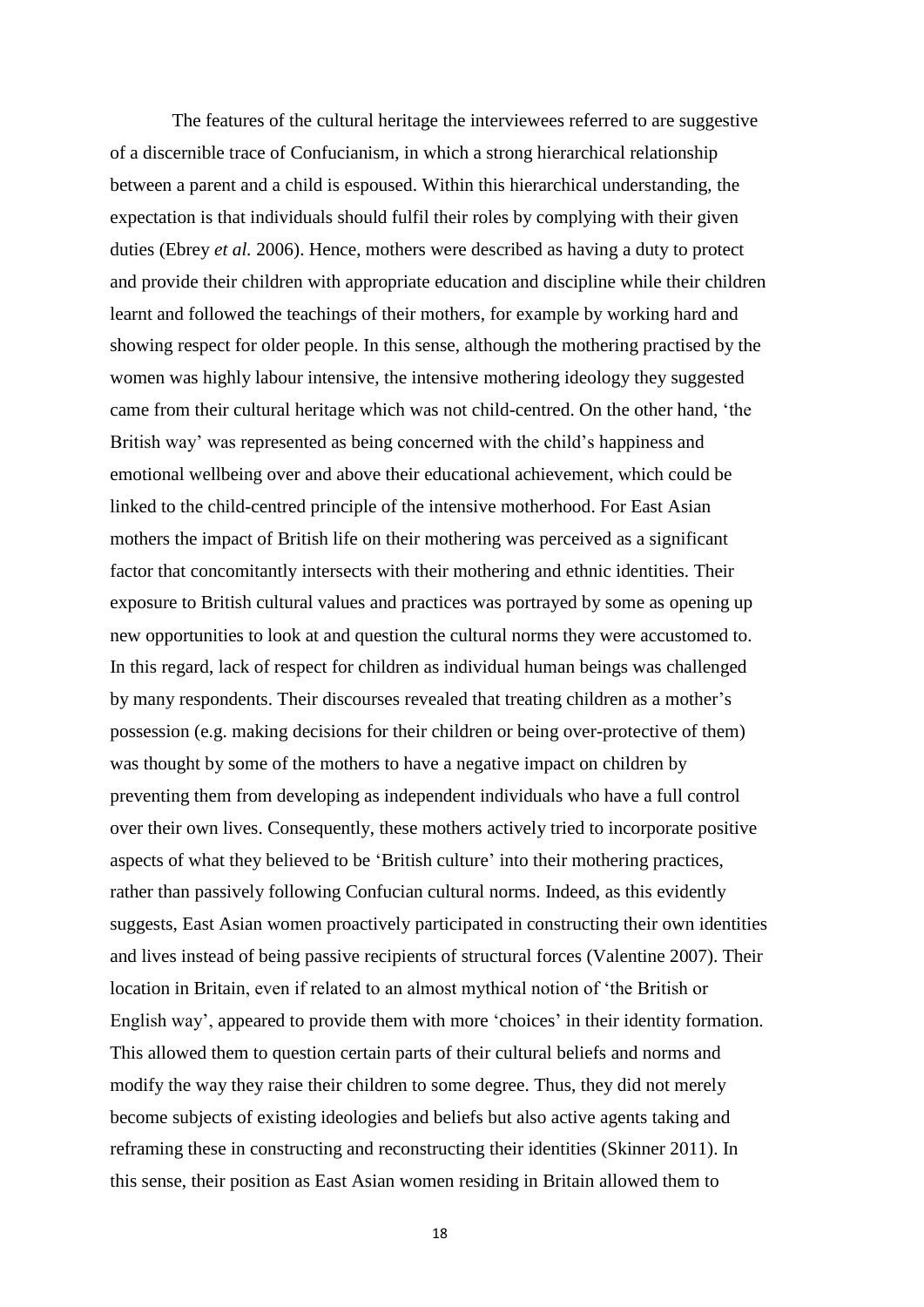construct a rather unique mothering identity, which was portrayed as different from white British mothers as well as their counterparts in East Asian societies by adding a new dimension to the intersection (Hall 1990).

To sum up, it could be argued that whilst Confucianism was still found to be a salient cultural facet that appears to have significant influence on East Asian mothers, its interplay with perceived 'British culture' may have produced qualitatively distinctive experiences for East Asian women in this particular study. In this sense, it is crucial to understand mothering identity as *contextually* specific processes. A caveat should be noted here though. By claiming the cultural impact of Confucianism on the identity construction of East Asian mothers, we are not attempting to homogenise East Asian countries. We are aware of diversities existing among these countries due to different economic and political developments. Nonetheless, the accounts of our research participants showed striking similarities, which we have linked back to Confucian ideals. Alongside this caveat, of course there are limitations to our selection of interviewees. For example, the relatively homogeneous class position of the respondents, their high level of qualifications and sourcing some of our respondents from after-school tutoring institutions, could also form part of an explanation for the strong support for education in our sample. However, in their stories the mothers did not refer to their middle-class roots as the reason, they had a particular perception of East Asian cultural values that they saw as intrinsic to their identity, predominantly juxtaposed not to an alternative class position but to an alternative cultural position. In their representations of their identities as mothers it was their cultural identities as East Asian, or indeed from particular countries in East Asia, that was put to the forefront. This may well reflect their status as migrant Others in Britain, mothers in East Asia may tell different stories more overtly related to class. Further research is needed comparing the narratives of East Asian (immigrant and non-immigrant) mothers from different class positions; as well as research that compares the narratives of East Asian mothers with a British sample to ascertain the extent to which the perceptions of difference held by our interviewees reflect actual differences in attitudes towards mothering.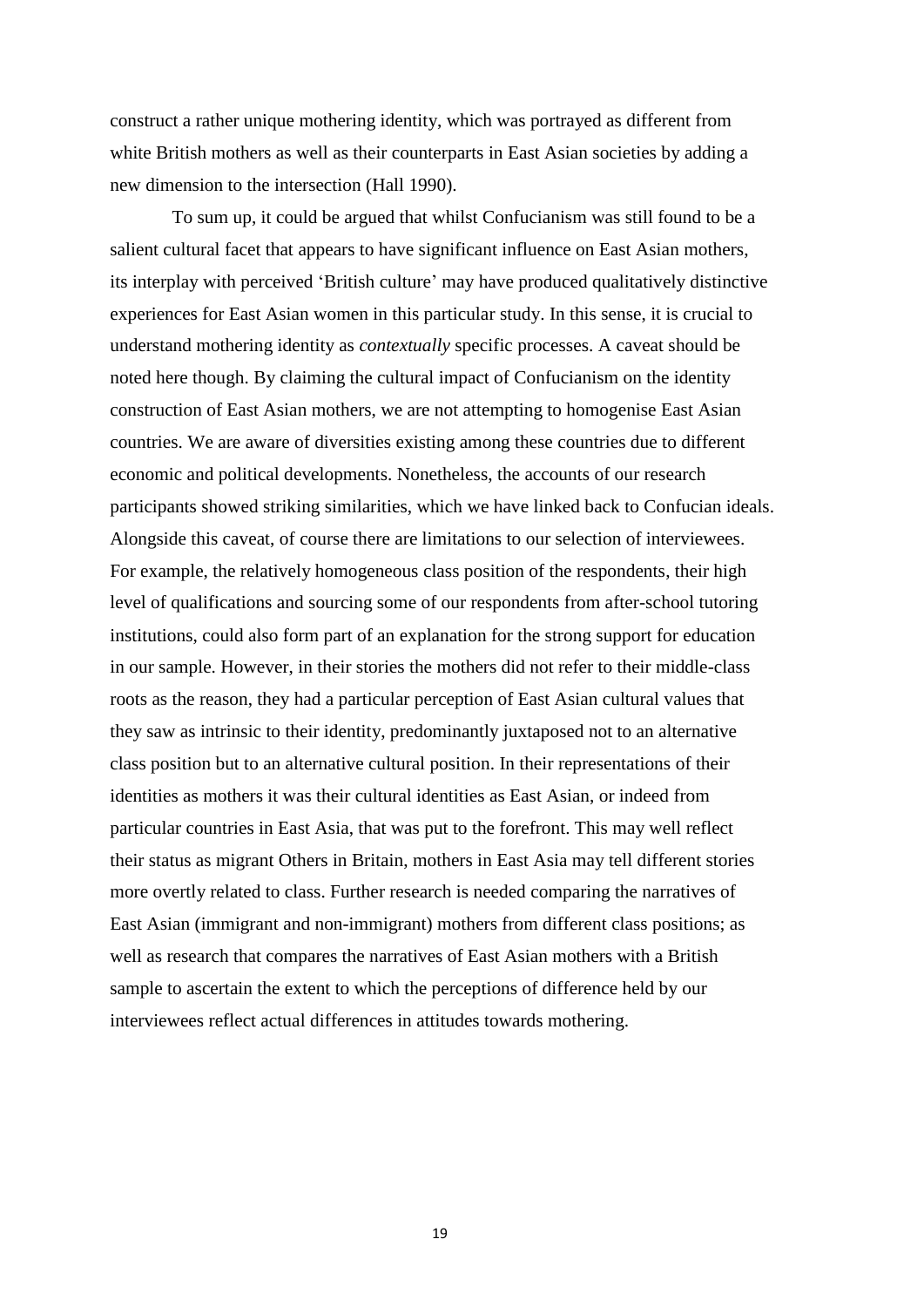#### **References**

Andersen, M.L. and Hill-Collins, P. (2004) 'Shifting the center', in M. L. Andersen and P.H. Collins (eds) *Race, class and gender: an anthology*, 5<sup>th</sup> ed. London: Thomson Learning, 15-22.

Anthias, F. and Yuval-Davis, N. (1983) 'Contexualising feminism: gender, ethnic and class divisions', *Feminist review*, 15: 62-75.

Bailey, L. (2000) 'Bridging home and work in the transition to motherhood: a discursive study', *European journal of women's studies*, 7: 53-70.

Brinton, M.C., Lee, Y-T. and Parish, W.L. (1995) 'Married women's employment in rapidly industrialising societies: examples from East Asia', *The American journal of sociology*, 100 (5): 1099-1130.

Chan, A. H-N. (2008) 'Life in happy land: using virtual space and doing motherhood in Hong Kong', *Gender, place and culture*, 15 (2): 169-188.

Chen, L.F. (1986) *The Confucian way: a new systematic study of 'The four books'*, London: Routledge & Kegan Paul plc.

Dale, A., Lindley, J. and Dex, S. (2006) 'A life-course perspective on ethnic differences in women's economic activity in Britain', *European sociological review*, 22 (4): 459- 476.

Devault, M. (1990) 'Talking and listening from women's standpoint: feminist strategies for interviewing and analysis', *Social problems*, 37 (1): 96-116.

Douglas, M. (1966) *Purity and Danger*. London: Routledge.

Ebrey, P.B., Walthall, A. and Palais, J.B. ( 2006) *East Asia: a cultural, social, and political history*, Boston: Houghton Mifflin Company.

Erel, U. (2002) 'Reconceptualising motherhood: experiences of migrant women from Turkey living in Germany', in D. Bryceson and U. Vuorela. (eds) *The transnational family: new European frontiers and global networks*. Oxford: Berg, 127-146.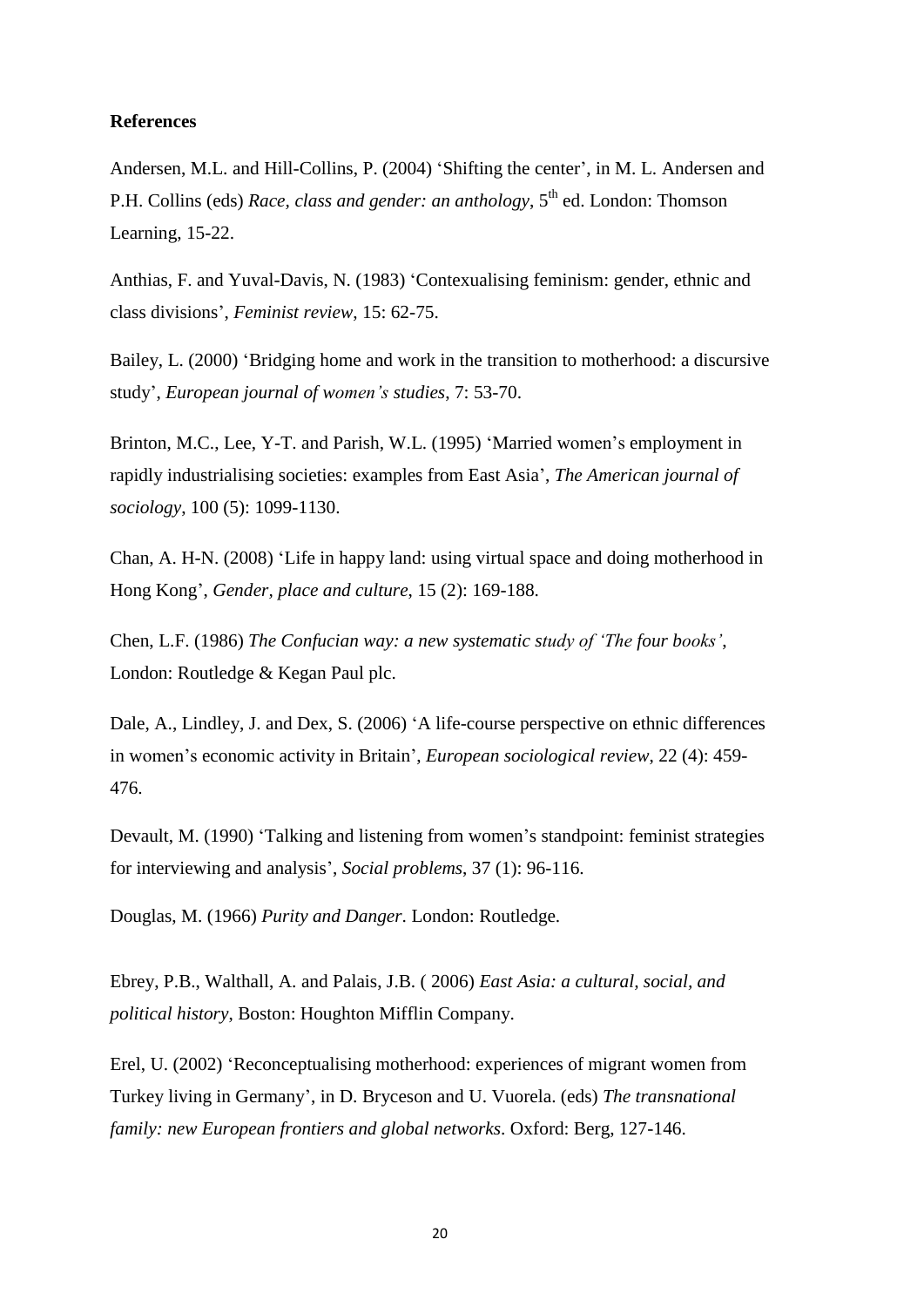Erel, U. (2009) *Migrant women transforming citizenship: life-stories from Britain and Germany*. Farnham: Ashgate Publishing Ltd.

Freeden, M. (2003) *Ideology: A very short introduction*, Oxford: Oxford University Press.

Glenn, E.N. (1994) 'Social constructions of mothering: a thematic overview', in E.N. Glenn, G. Chang and L.R. Forcey (eds) *Mothering: ideology, experience, and agency*, London: Routledge, 1-29.

Hall, S. (1988) 'New Ethnicities', in Mercer, K. (ed) *Black film/British cinema*, ICA Document 7, London.

Hall, S. (1990) 'Cultural identity and diaspora', in Rutherford, J. (ed) *Identity: community, culture, difference*. London: Lawrence and Wishart, 222-237.

Hall, S. (1997) 'The spectacle of the 'Other'', in S. Hall (ed) *Representation: cultural representations and signifying practices*, London: Sage Publications, 223-290.

Hays, S. (1996) *The cultural contradictions of motherhood*, London: Yale University Press.

Hirao, K. (2001) 'Mothers as the best teachers: Japanese motherhood and early childhood education', in Brinton, M. C. (ed) *Women's working lives in East Asia*. Stanford, CA: Stanford University Press, 180-203.

Inoguchi, T. and Shin, D.C. (2009) 'The quality of life in Confucian Asia: from physical welfare to subjective well-being', *Social indicators research*, 92: 183-190.

Jordan, B. (1993) 'Authoritative knowledge and its construction', in R. E. Davis-Floyd and C. Sargent (eds) *Childbirth and authoritative knowledge: cross-cultural perspectives*. Berkeley: University of California Press.

Keum, J-T. (2003) *Understanding Korean Confucianism*, 2<sup>nd</sup> ed. Paju, South Korea: Korean Academic Information. (in Korean).

Lau, D.C. (1979) *Confucius: the analects*, London: Penguin Books.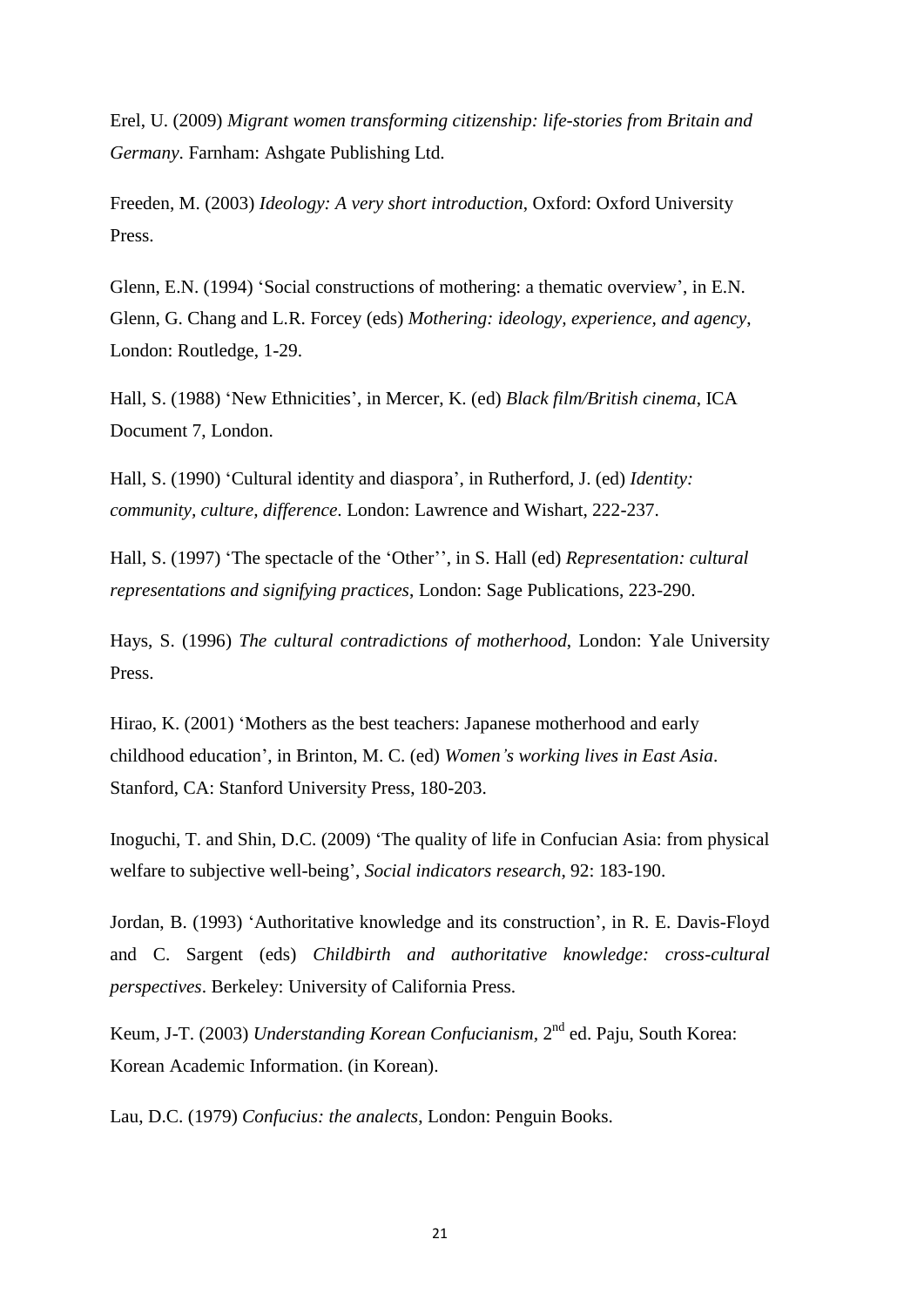Lawler, S. (1996) 'Motherhood and Identity', in T. Cosslett, A. Easton and P. Summerfield (eds) *Women, Power and Resistance: an Introduction to Women's Studies*, Buckingham: Open University Press, 153-164.

Lim, H-J. (2012) *The intersection of motherhood identity with culture and class: a qualitative study of East Asian mothers in England*, Thesis (PhD). University of Bath.

Miller, T. (2005) *Making sense of motherhood: a narrative approach*. Cambridge: Cambridge University Press.

Mishler, E. G. (1986) *Research interviewing: context and narrative*. Cambridge, Massachusetts: Harvard University Press.

Oldstone-Moore, J. (2003) *Understanding Confucianism*, London: Duncan Baird Publishers.

Skinner, T. (2011) 'Dyslexia, mothering and work: intersecting identities, reframing, 'drowning' and resistance', *Disability and society,* 26 (2):125-137.

Skinner, T. (2012) 'Women's perceptions of how their dyslexia impacts on their mothering', *Disability and Society*, 1-15.

Stenbacka, C. (2001) 'Qualitative research requires quality concepts of its own', *Management decision*, 39 (7): 551-555.

Sung, S. (2003) 'Women reconciling paid and unpaid work in a Confucian welfare state: the case of South Korea', *Social policy and administration*, 37 (4): 342-360.

Thomson, R., Kehily, M. J., Hadfield, L. and Sharpe, S. (2011) *Making modern mothers*. Bristol: The Policy Press.

Valentine, G. (2007) 'Theorizing and researching intersectionality: a challenge for feminist geography', *The professional geographer*, 59 (1): 10-21.

Vincent, C., Ball, S.J. and Pietkainen, S. (2004) 'Metropolitan mothers: mothers, mothering and paid work', *Women's studies international forum*, 27: 571-587.

Williams, R. (1981) *Culture*. Glasgow: William Collins Sons & Co, Ltd.